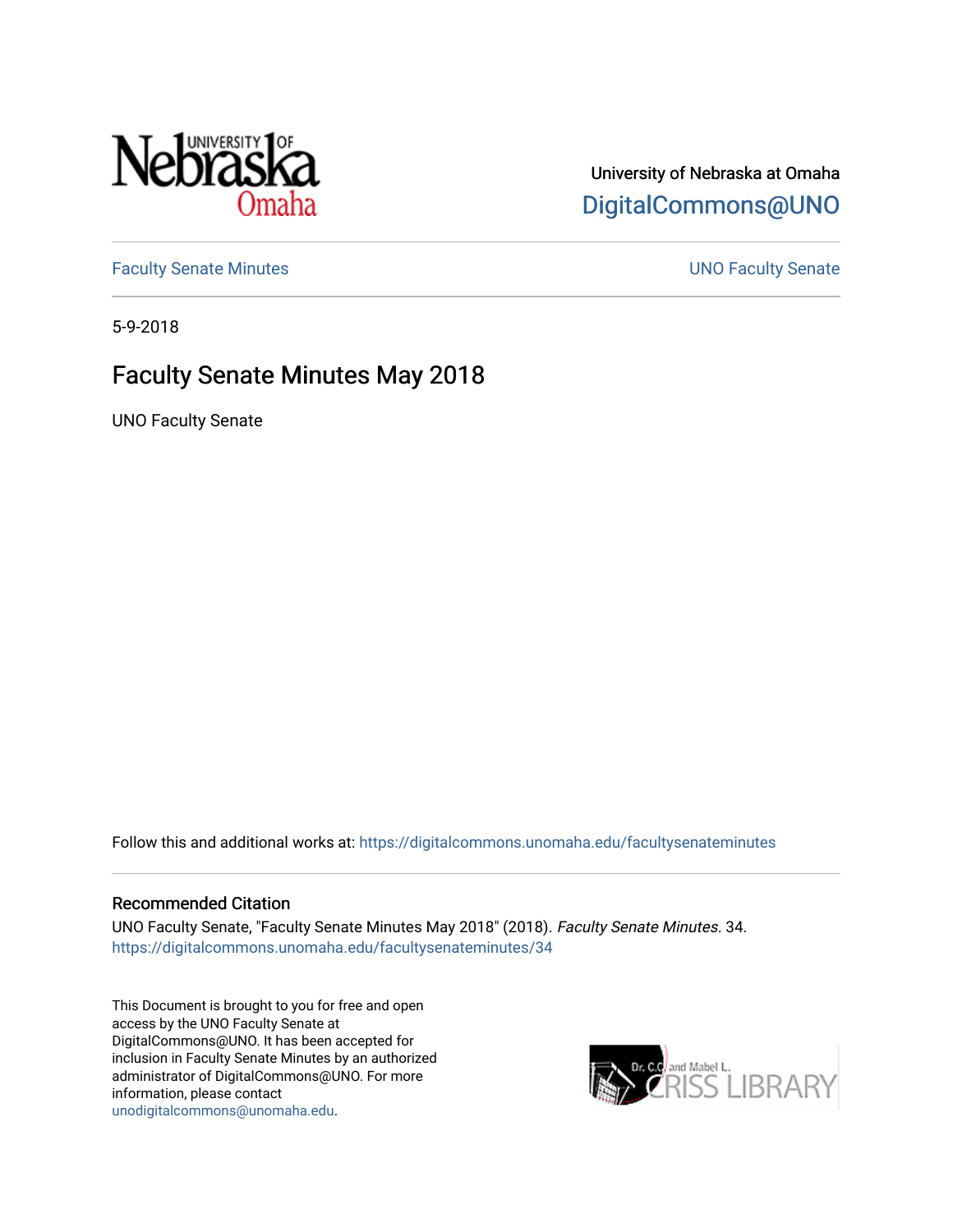

# **2017-2018 Faculty Senate Minutes**

\_\_\_\_\_\_\_\_\_\_\_\_\_\_\_\_\_\_\_\_\_\_\_\_\_\_\_\_\_\_\_\_\_\_\_\_\_\_\_\_\_\_\_\_\_\_\_\_\_\_\_\_\_\_\_\_\_\_\_\_\_\_\_\_\_\_\_\_\_\_\_\_\_\_\_\_\_\_ \_\_\_\_\_\_\_\_\_\_\_\_\_\_\_\_\_\_\_\_*Wednesday, May 9, 2018 , 2 p.m., CEC 230/231* \_\_\_\_\_\_\_\_\_\_\_\_\_\_\_\_\_\_\_\_\_

**Members:** Adams, Arbelaez, Azadmanesh, Barone, Bereitschaft, Boron, Cast-Brede, Davidson, Elder, Feng, Grams, Hawkins, Johnson, Kealey, Landow, MacArthur, Miller, Noble, Nordman, Robins, Romero, Rowe, Sharif-Kashani, Schoenbeck, Stacy, Wileman, Winter, Zhong

\_\_\_\_\_\_\_\_\_\_\_\_\_\_\_\_\_\_\_\_\_\_\_\_\_\_\_\_\_\_\_\_\_\_\_\_\_\_\_\_\_\_\_\_\_\_\_\_\_\_\_\_\_\_\_\_\_\_\_\_\_\_\_\_\_\_\_\_\_\_\_\_\_\_\_\_\_

- **Excused:** Adidam, Kelly, Nash, Prisbell, Schaffer, Tiller
- Absent: Brennan, Maher, Peterson, Rogers
- **I. The meeting was called to order** by President Grams at 2:01 p.m.
- **II. The Minutes** of April 11, 2018, were approved as submitted
- **III. Officers' Reports**
	- **A. President's Report:** Senator Grams reported
		- **1. Letter to All UNO Faculty: Sent April 26, 2018**

Dear Faculty Colleagues,

I would like to invite you to take a short opinion survey that will help inform end-of-year recommendations and future planning for the Faculty Senate. Please follow the link to the survey here:<https://goo.gl/forms/eFgGvbTpWCiRFWXB2>

Today (4/26/18) representatives of the Faculty Senate executive committee met with Chancellor Gold, along with faculty, staff, and student reps from both UNO and UNMC, to hear further explanation of the budget cut for 18-19 that he intends to deliver to President Bounds this week. We were given an overall picture of how cuts are being implemented at UNO and UNMC, but not the granular detail of effects on specific programs. Rather, that information is being shared through the Colleges during this week, according to a detailed communications plan.

The Senate Executive Committee and Cabinet will meet next week, May 2, followed by the last full Senate meeting of the 17-18 academic year on May 9. Forthcoming information about budget cuts will be reviewed at that time. The executive committee also met last week with UNO's administrative leadership and discussed a number of issues, including support for faculty research and plans for facilities development (following the announcement at last Tuesday's Town Hall with the Chancellor).

Please remember that 4/28 is the DEADLINE for submitting comments on UNO's newly proposed Facilities Use Plan and policy language (agenda attachment – pgs 14- 20), which impacts freedom of expression issues, availability of different campus spaces to the public, and other topics. Please see the details at

[https://www.unomaha.edu/news/2018/02/regulations-on-the-use-of-university-facilities-](https://www.unomaha.edu/news/2018/02/regulations-on-the-use-of-university-facilities-and-grounds.php)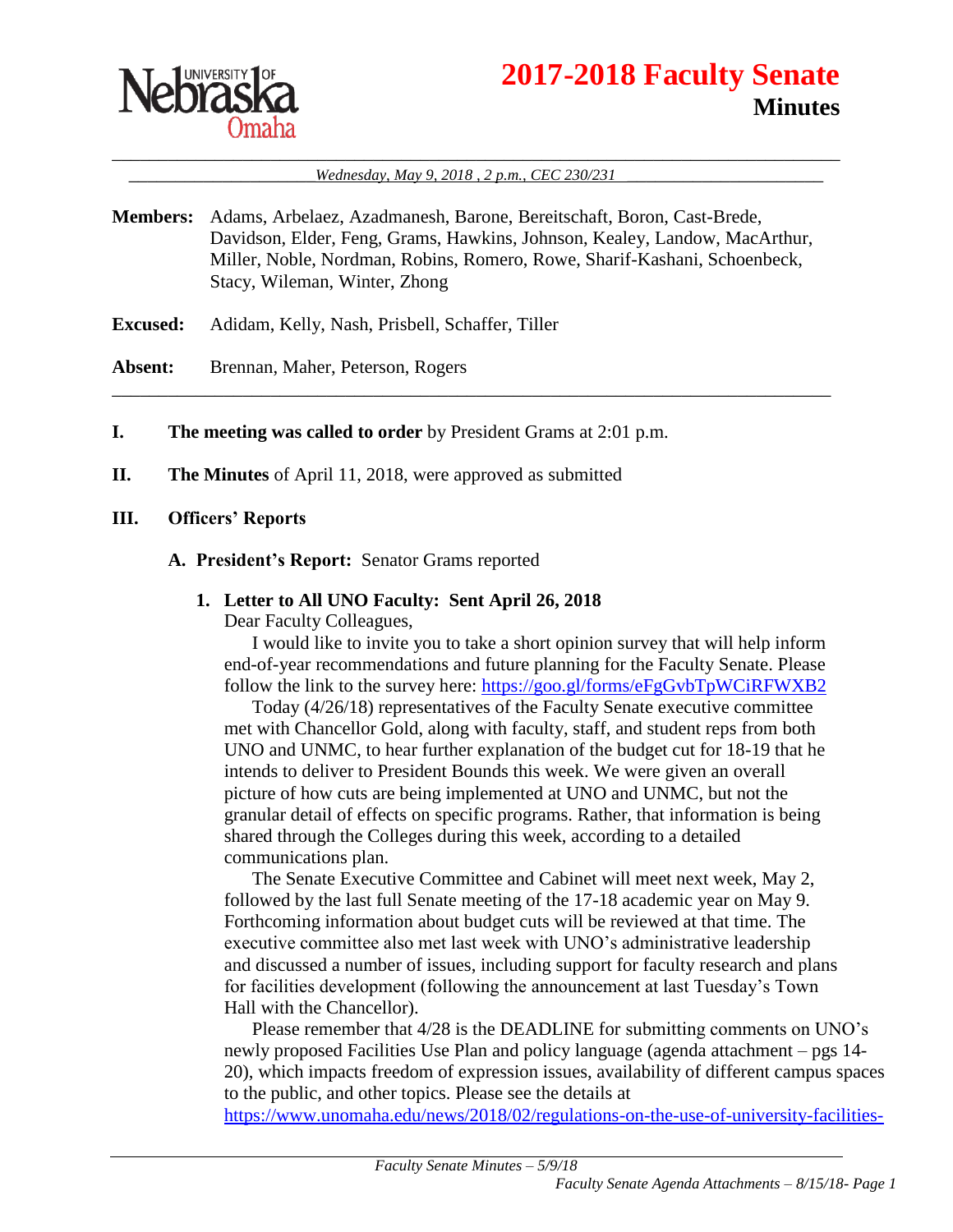[and-grounds.php.](https://www.unomaha.edu/news/2018/02/regulations-on-the-use-of-university-facilities-and-grounds.php) You may send your comments directly to Paul Landow or Drew Nielsen, or I will anonymize, collate, and submit as a whole any comments sent to me by tomorrow afternoon.

Some important updates on dual factor authentication: we are still in the "soft roll-out" period during which faculty are not being required to use this method, but eventually, we will be. If you wish to begin now or over the summer, please be aware that all the logins for university systems you access will be affected (e.g. email, Canvas, Firefly, Mavlink, etc.), so you will need to be able to use the authentication method you select, whether you access those systems in the office, in a classroom, in meetings, at home, on your phone, on someone else's equipment, and so on. If you do not wish to use your personal cell phone for this purpose, an alternative is available: a key fob that can be put on your keychain. If you wish to order one of these devices, please fill out the request form at: [https://www.unomaha.edu/information-technology-services/information](https://www.unomaha.edu/information-technology-services/information-security/duo/uno-duo.php)[security/duo/uno-duo.php.](https://www.unomaha.edu/information-technology-services/information-security/duo/uno-duo.php) Please be advised that if demand for the key fob option is high, it may take time to restock the supply and catch up with orders. Faculty may wonder why we must do this or whether the security concerns are serious enough to justify it. We were offered various real-life examples to explain the need, including NU faculty whose accounts were hacked during ordinary classroom computer use and then used in a significant financial fraud attempt.

Finally, please make ready to transfer to Canvas if you have not done so already, and rescue any materials you may still have on Blackboard, which will no longer be available after June. Not only will all courses be on Canvas, but none of the Blackboard materials will remain! Help is ready for you and, if needed, an expert will sit down with you in person to ensure that your courses are set up and files are transferred. Please see this page for a list of options:

<https://www.unomaha.edu/news/2018/04/reminder-to-transition-to-canvas.php>

Thank you and as ever, please feel free to send your comments, suggestions, and concerns to your Senate rep or to me directly.

# **2. Memo from President Grams to Chancellor Gold; SVC From: Faculty Senate Executive Committee Date: April 24, 2018**

#### **Re: Follow up to EC&A of April 18, 2018**

The EC&A meeting on Wednesday, April 18 included constructive discussion of the proposal for UNMC's Monroe-Meyer Institute (MMI) to occupy the First Data Resources building (FDR1). We appreciated the analysis of financial constraints motivating this solution, as well as the history provided. As we discussed, the Faculty Senate executive committee would like to offer respectfully the following comments on this topic from the perspective of UNO faculty. We hope this advice is constructive and assists your efforts going forward.

Faculty had been operating under the impression that FDR1 was acquired for UNO's growth (see e.g. [https://www.unomaha.edu/news/2016/03/uno-announces](https://www.unomaha.edu/news/2016/03/uno-announces-purchase-of-first-data-property.php)[purchase-of-first-data-property.php\)](https://www.unomaha.edu/news/2016/03/uno-announces-purchase-of-first-data-property.php). Over the past two years, several academic units had been involved in conversations about how to develop the space for UNO, the Nebraska Legislature provided \$10 million toward this goal, and a roadway was constructed to connect the FDR1 and Scott Campus lots.

Given that the substantial financial commitments involved no longer make the original plan feasible, particularly in a time of budget reductions, the next best option from our perspective would be for UNO to preserve ownership of the land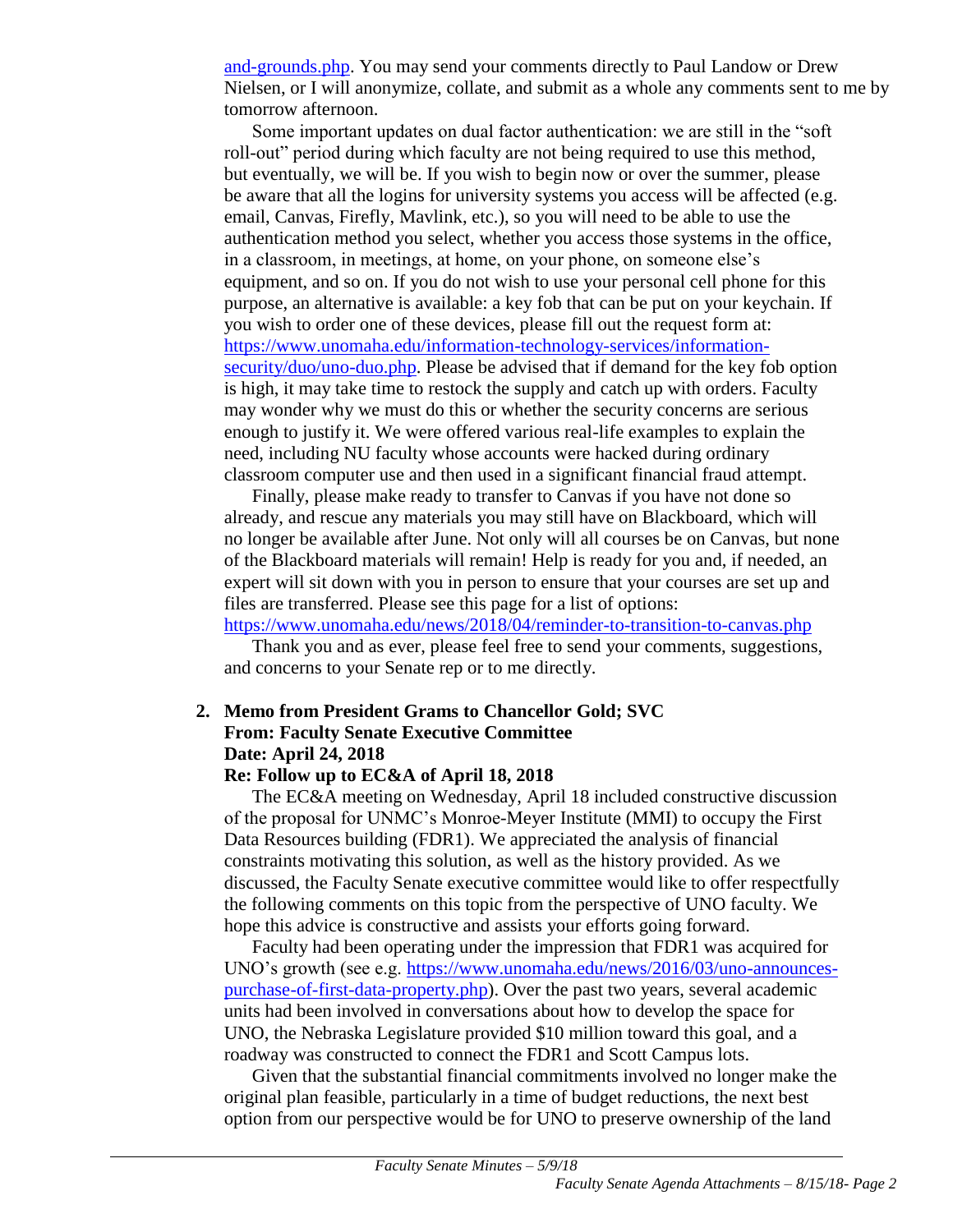and building and create an arrangement wherein the building space would be leased to MMI. This solution offers several benefits:

- It preserves additional long-term opportunities for facilities development, given the special proximity between FDR and the Scott Campus, and the potential for the second building on the FDR grounds (for which we understand the NU Foundation has a right of first refusal).
- Since the announcement, faculty both within and outside the UNO Faculty Senate have responded that MMI is an excellent partner for ongoing collaborative work with UNO programs (including Education, Psychology, Social Work, Sociology, and IS&T). Bringing MMI physically closer may enhance opportunities for research, teaching, and outreach. In addition, the move will permit MMI to expand its services in a manner beneficial to the community and state.
- If the full potential 200k SF is not entirely or immediately occupied by MMI and/or partnerships with its UNO collaborators, further options for addressing space needs within FDR1 may be available. For example, space is an urgent demand for some thriving IS&T programs, the success of which in part motivated development of NARI (originally intended to occupy a portion of FDR1).
- If an economic downturn, additional budget cuts, or other negative financial pressures affect the state and UNO, faculty responded that it would be better to lease the space to cover significant O&M or future increases in costs.

We would recommend that efforts be undertaken to ensure a leasing arrangement is indeed financially viable. If this is not possible, then our concern shifts to ensuring that UNO's interests remain protected under whatever other option the Chancellor and others may select. NU would need to commit to further investment in UNO's facilities to compensate for the significant resources represented by the FDR1 land and building, especially given its specific location next to UNO's Scott Campus.

We recommend confirming that the \$10 million in funds appropriated from the NE Legislature may be transferred to other facilities projects at UNO, or if not, that a replacement source of funding is secured for this purpose. We hope that faculty may be included as early as possible in the process of developing projects created with these funds (perhaps supported by external donations or via seed/matching), because committed faculty engagement proves essential to the long-range success of academic projects.

As part of the communication plan surrounding the project, we suggest the following:

- Bring the leadership of MMI together as soon as possible with relevant academic units at UNO for a discussion about collaborative research, learning, and outreach projects, which then may be included in the overall plan for development of the space.
- Arrange for Chancellor Gold to communicate directly with academic units in IS&T to discuss their unique space needs and constraints, and possible solutions. We hope this will assist the Chancellor in developing external support for specific needs, and will encourage faculty within those units most impacted by changes in earlier plans regarding NARI and FDR1.
- Convene a discussion with faculty, staff, students, and community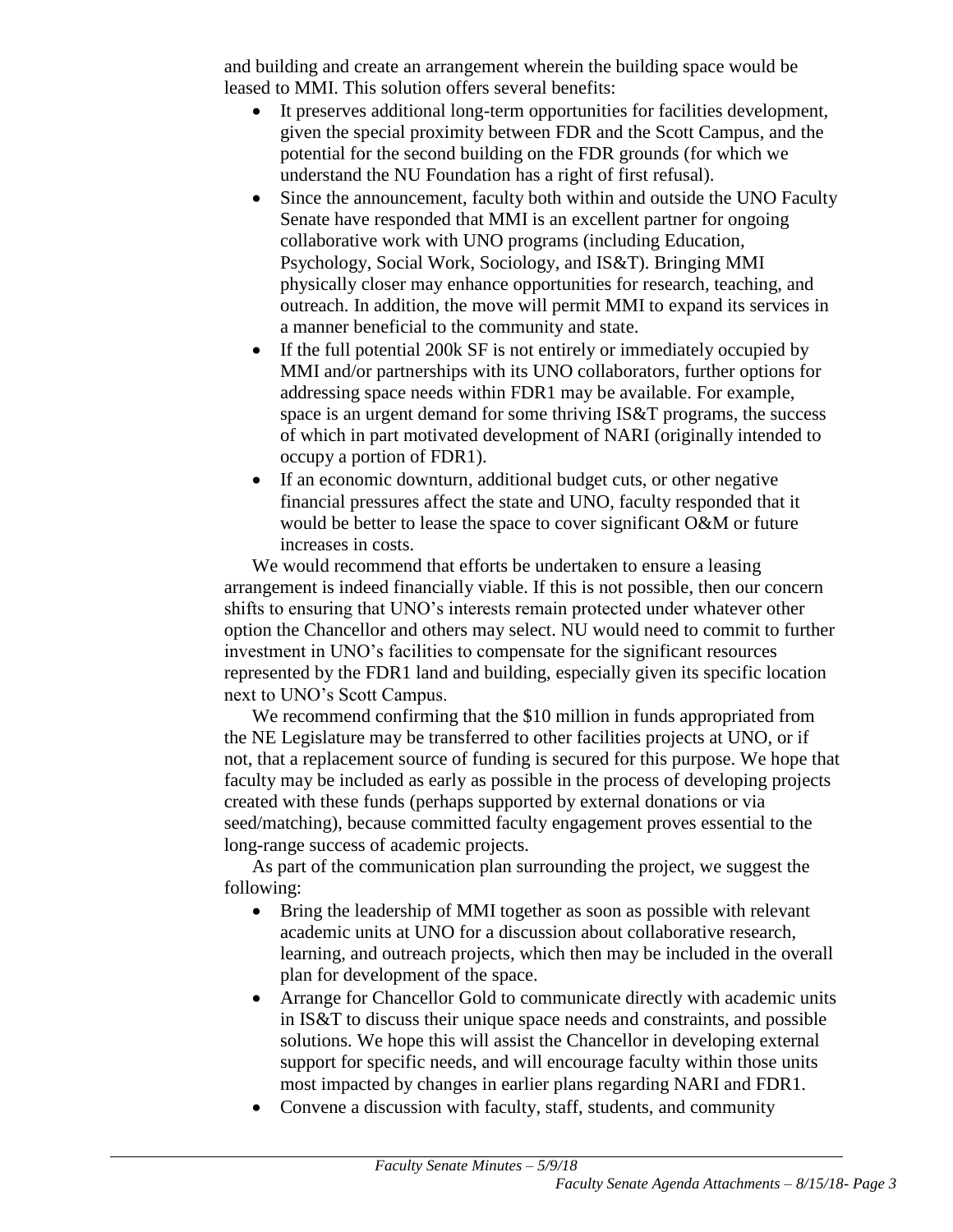stakeholders to create a broader long-range vision for the Scott Campus (including Business, IS&T, MMI, and others).

- o As part of that plan, ensure that current or future occupants of the Scott Campus are not isolated within their spaces, but that the campus be developed deliberately to encourage interaction between students and faculty in the different buildings.
- o Explain how the Scott campus will be connected to development plans for the Dodge campus, particularly with respect to Durham and Allwine. What is the overall plan for encouraging future growth and facilities development on both campuses, including spaces for collaborative work, while ensuring that the two campuses remain closely connected and coordinated?

We greatly appreciate that our earlier comments on this topic have been listened to carefully and responded to by our administrative leadership, and we know you are working to create the most positive outcome for UNO. Our hope is to share constructive suggestions, and we realize that both financial and other external constraints affect the range of options available to our administration.

# **3. Secretary/Treasurer Report:** Senator Landow reported

The Executive Committee and Administration, (EC&A) met April 18, 2018. President Grams comments:

Facilities Use Plan comment period is still open and Faculty Senate is gathering information from faculty. Once the period ends materials will be turned over to the administration for review.

Resolution 4328 – President Grams reported on the progress of the Resolution.

Dean's Survey -- President Grams discussed the Dean's survey regarding faculty development fellowships. SVC Reed and Chancellor Gold indicated that the process could be better and suggested several possible changes. SVC Reed suggested that he and VC Smith-Howell work on it and asked that President Grams also provide suggestions. She also indicated that she wants to continue the conversation and will work with administration on next steps. Chancellor Gold said that the ball is in the court of the Faculty Senate.

VC Smith-Howell comments:

Progress has been made on summer compensation for faculty on grievance committees. Once finished, results will be given to Faculty Senate leadership. Senior VC Reed comments:

Resolution 4327S – FUSE/GRACA Advisory Committee.

SVC Reed lead a discussion of FUSE, funding and determining which proposals merit funding.

Chancellor Gold comments:

The smaller building on the Scott Campus, FDR 1, is owned by the NU Foundation. There was no specific plan for the building, except that NARI was going to lease 9000 square feet. Additionally, the cost of purchase and maintenance was going to be very high. Meanwhile, Monroe-Meyer (MMI) was looking for a new home.

Alwine and Durham need to be renovated, and their needs are huge. The hope is that we can use the \$10 million from the state for the renovation of FDR 1, plus get a match from the philanthropic community, and use the money to renovate the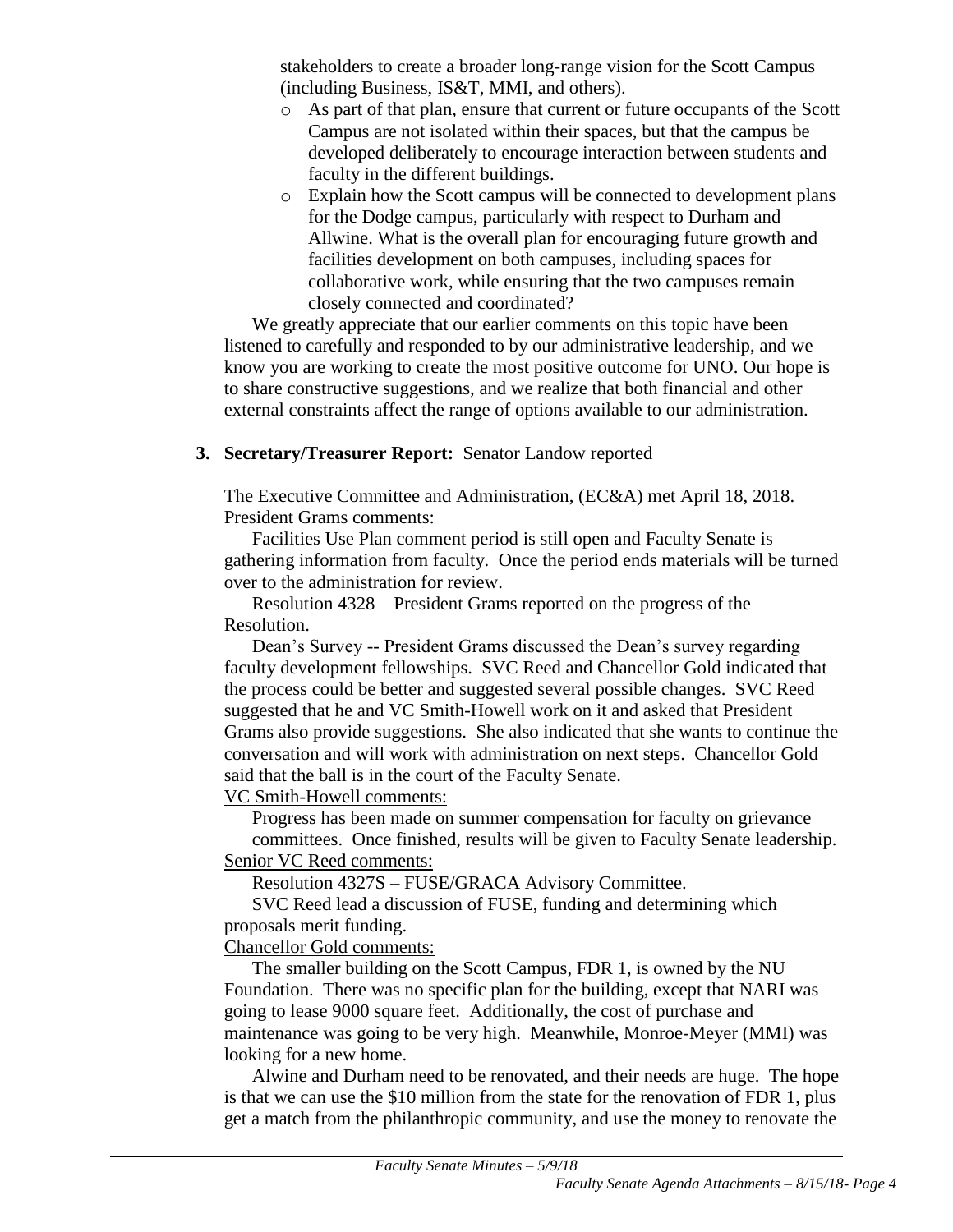two UNO buildings. And at the same time we can allow MMI to move into FDR 1, using state and private funds.

Meeting adjourned at 3:53.

|      |               |                            |          |                 | $(A\text{C}u\text{on})$ is ending and Current Resolutions) |                                                                                                  |
|------|---------------|----------------------------|----------|-----------------|------------------------------------------------------------|--------------------------------------------------------------------------------------------------|
| Res. | Date          | <b>Title</b>               | Admin    | <b>Sent for</b> | Denied/                                                    | <b>Final Action/Resolved</b>                                                                     |
| #    | <b>Senate</b> |                            | Accept   | <b>Senate</b>   | Deferred/                                                  |                                                                                                  |
|      | <b>Passed</b> |                            |          | <b>Action</b>   | In                                                         |                                                                                                  |
|      |               |                            |          |                 | <b>Progress</b>                                            |                                                                                                  |
| 4328 | 4/11/18       | Amend UNO                  | 4/18/18  |                 |                                                            | Acknowledged                                                                                     |
|      |               |                            |          |                 |                                                            |                                                                                                  |
|      |               | Academic Integrity         |          |                 |                                                            |                                                                                                  |
|      |               | Policy                     |          |                 |                                                            |                                                                                                  |
| 4327 | 4/11/18       | <b>FUSE/GRACA</b>          | 4/18/18  |                 |                                                            | SVC Reed lead a discussion of FUSE, funding                                                      |
|      |               | Advisory                   |          |                 |                                                            | and determining which proposals merit                                                            |
|      |               | Committee                  |          |                 |                                                            | funding.                                                                                         |
|      |               | comprised of               |          |                 |                                                            |                                                                                                  |
|      |               | Faculty/Student Gov        |          |                 |                                                            |                                                                                                  |
|      |               | Reps                       |          |                 |                                                            |                                                                                                  |
| 4326 | 2/14/18       | Budget Problems &          |          |                 |                                                            |                                                                                                  |
|      |               |                            |          |                 |                                                            |                                                                                                  |
|      |               | Appreciation               |          |                 |                                                            |                                                                                                  |
| 4323 | 2/14/18       | Freedom of                 |          |                 |                                                            |                                                                                                  |
|      |               | Expression                 |          |                 |                                                            |                                                                                                  |
| 4282 | 3/8/17        | Expenses                   | 4/19/17  |                 |                                                            | SVC Reed explained the process for UNO paying                                                    |
|      |               | Associated with            |          |                 |                                                            | for legal costs involved. These issues are usually                                               |
|      |               | Visas for                  |          |                 |                                                            | handled by department chairs and personnel.                                                      |
|      |               | <b>International Hires</b> |          |                 |                                                            | Costs can't be nailed down, since they vary by who                                               |
|      |               |                            |          |                 |                                                            | is involved. BJ Reed said he would ask for a one                                                 |
|      |               |                            |          |                 |                                                            | page description of the process made available to                                                |
|      |               |                            |          |                 |                                                            | faculty.                                                                                         |
| 4279 | 12/14/16      | Grievance                  | 12/21/16 |                 |                                                            | - SVC Reed says they may need more information.                                                  |
|      |               | Committees                 |          |                 |                                                            | It is a workload issue as much as a compensation                                                 |
|      |               | Summer                     |          |                 |                                                            | issue. Let's have further discussion.                                                            |
|      |               | Compensation               |          |                 |                                                            |                                                                                                  |
|      |               |                            | 3/15/17  |                 |                                                            | - BJ reiterated that summer pay is not likely to                                                 |
|      |               |                            |          |                 |                                                            | happen, as faculty select a variety of service                                                   |
|      |               |                            |          |                 |                                                            | opportunities. Regarding the three grievance                                                     |
|      |               |                            |          |                 |                                                            | committees, he feels that faculty select this type of                                            |
|      |               |                            |          |                 |                                                            | service, similar to how faculty choose to serve on                                               |
|      |               |                            |          |                 |                                                            | thesis committee.                                                                                |
|      |               |                            | 4/19/17  |                 |                                                            |                                                                                                  |
|      |               |                            |          |                 |                                                            | -Chancellor Christensen said these type of issues,                                               |
|      |               |                            |          |                 |                                                            | like summer grievance committee work, seldom                                                     |
|      |               |                            |          |                 |                                                            | occur. He is also apprehensive of anyone who has                                                 |
|      |               |                            |          |                 |                                                            | service in the summer wanting compensation.<br>Some service such as FS President and IRB receive |
|      |               |                            |          |                 |                                                            |                                                                                                  |
|      |               |                            |          |                 |                                                            | workload compensation.                                                                           |
|      |               |                            |          |                 |                                                            | -AVC Smith-Howell stated that it is rare that                                                    |
|      |               |                            | 1/24/18  |                 |                                                            | academic freedom, tenure and grievance                                                           |
|      |               |                            |          |                 |                                                            |                                                                                                  |
|      |               |                            |          |                 |                                                            | committee work be needed in the summer.                                                          |
|      |               |                            |          |                 |                                                            | SVC Reed asked that the administration work                                                      |
|      |               |                            |          |                 |                                                            | up a proposal to be reviewed by the executive                                                    |
|      |               |                            |          |                 |                                                            | committee. Chancellor Smith-Howell said she                                                      |
|      |               |                            |          |                 |                                                            | would have a draft ready by the February                                                         |
|      |               |                            |          |                 |                                                            | meeting.                                                                                         |
|      |               |                            |          |                 |                                                            | -AVC Smith-Howell: Progress has been made                                                        |
|      |               |                            | 4/18/18  |                 |                                                            | on summer compensation for faculty on                                                            |
|      |               |                            |          |                 |                                                            | grievance committees. Once finished, results                                                     |
|      |               |                            |          |                 |                                                            |                                                                                                  |
|      |               |                            |          |                 |                                                            | will be given to Faculty Senate leadership.                                                      |

#### **2017-2018 Resolution Action Table (Action Pending and Current Resolutions)**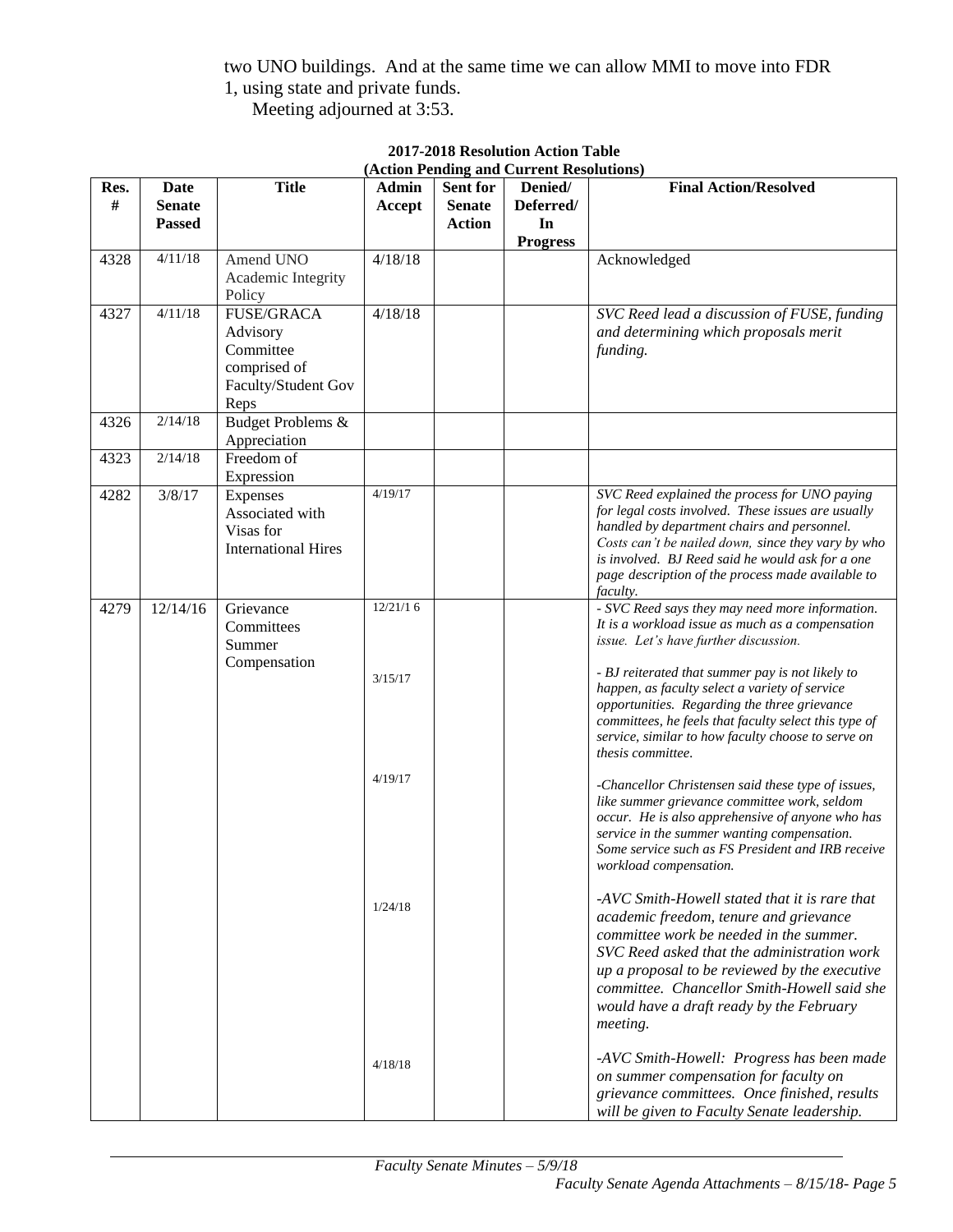4. **Treasurer's Report:** Senator Landow gave the April 2018 Budget Report.

#### **IV. Executive Committee Report:** Senator Barone reported

#### **A. Newly Elected Senators:**

At the next EC&A meeting, the Faculty Senate President will inform the Chancellor that the colleges had reported election of the following 12 faculty to Faculty Senate, each for three-year terms from May 9, 2018, through May 12, 2021:

| College of Arts $&$ Sciences (5):                   | <b>Brady DeSanti</b><br><b>Bob Woody</b><br>Ramazan Kilinc<br>Iulia Podariu<br>Claudia Garcia |
|-----------------------------------------------------|-----------------------------------------------------------------------------------------------|
| College of Business Administration (1):             | Ziaul Huq                                                                                     |
| College of Communication, Fine Arts & Media (2):    | Tomm Roland<br><b>Shelly Cooper</b>                                                           |
| College of Education (1):                           | Jeanne Surface                                                                                |
| College of Information Science & Technology $(1)$ : | Sajda Qureshi                                                                                 |
| College of Public Affairs & Community Service (2):  | Jooho Lee<br>Amy Anderson                                                                     |

These replace the following twelve (12) senators, who will be completing their term of service at this meeting:

| College of Arts $\&$ Sciences (5):                  | <b>Travis Adams</b><br><b>Griff Elder</b><br>Laura Grams<br>Paul Landow<br><b>Barbara Robins</b> |
|-----------------------------------------------------|--------------------------------------------------------------------------------------------------|
| College of Business Administration (1):             | Zhigang Feng                                                                                     |
| College of Communication, Fine Arts & Media (2):    | <b>Holly Miller</b><br><b>Russ Nordman</b>                                                       |
| College of Education (1):                           | John Noble                                                                                       |
| College of Information Science & Technology $(1)$ : | Azad Azadmanesh                                                                                  |
| College of Public Affairs & Community Service (2):  | <b>Pauline Brennan</b><br><b>Troy Romero</b>                                                     |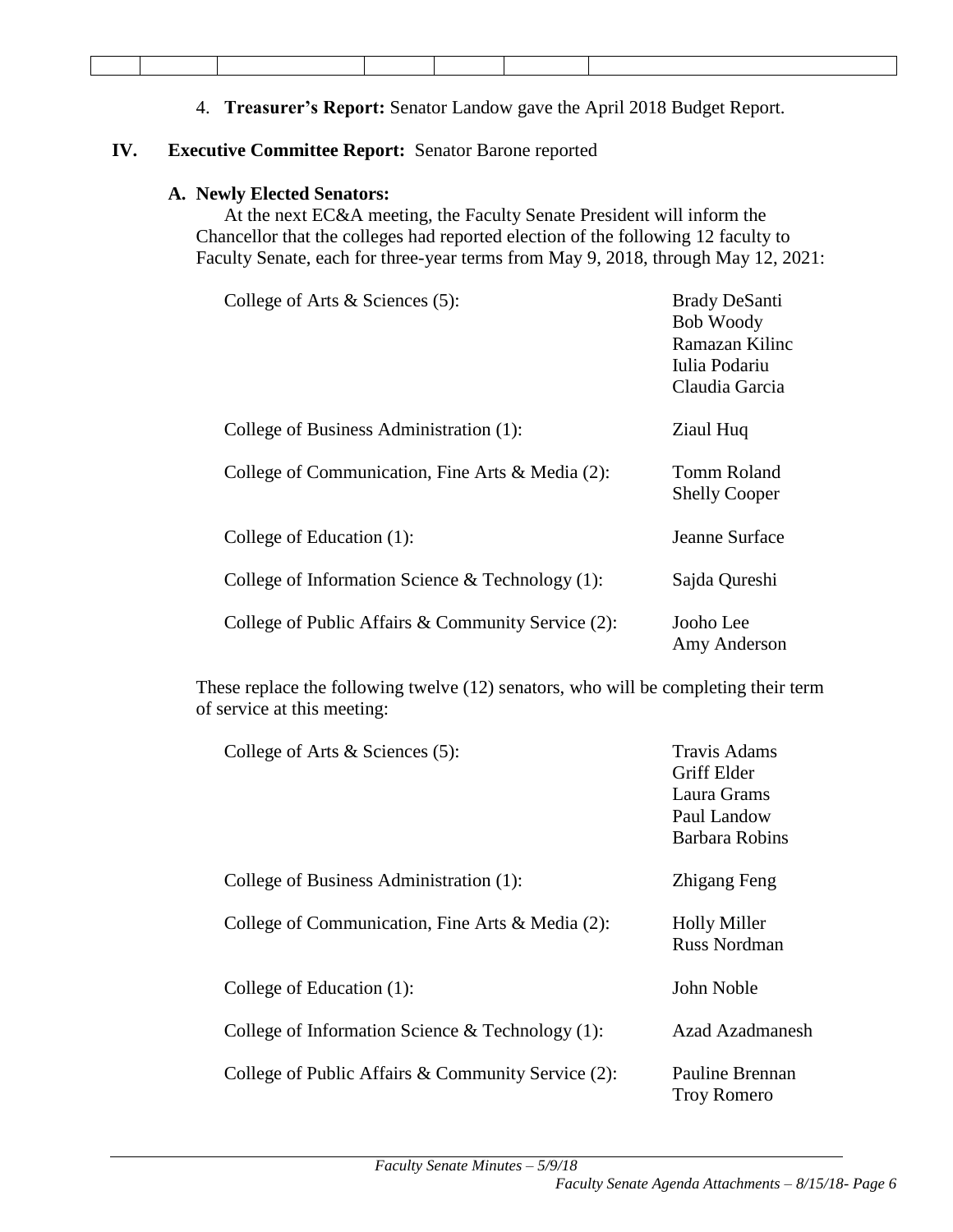**B. Dual Factor Authentication:** *At the 5/2/18 EC&C meeting it was determined that since more clarity was still necessary, Vice President Barone would continue to handle this.*

#### **C. UNO Website for documents and policies**

*At the 1/17/18 Faculty Senate meeting:* AVC Smith-Howell is in the process of finding a UNO web site repository for policy and other documents, in order to make them easier to find. President Grams wanted to start a conversation on this. *(1/17/18 The Senate agreed that this issue would stay with the EC&C.) (At the 5/2/18 EC&C meeting this item was dismissed.)*

**D. Facilities Use Plan, related to the new Freedom of Expression Policy** (*3/7/18):*

There was disappointment with the current draft policy in the amount of space where a demonstration could be held**.** 

*(On 4/11/18 it was reported that this has a 4/28/2018 deadline.) (At the 5/2/18 EC&C meeting this item was dismissed.)*

# **E. "Concur" or Travel:**

A new system for processing travel requests and expenses, Concur, will be implemented in Firefly this summer. Concerns heard from faculty about the entry of personal or financial information in this system were presented and addressed by the SAP helpdesk in an email to President Grams. No personal information need be left after using the system.

*(As of 4/11/18 this is still being worked on.) (At the 5/2/18 EC&C meeting this item was dismissed.)*

- **F. Canvas Retention & Completion Calendar:** Senator Grams reported in *April 2018 this is continuing to be worked on*. *(At the 5/2/18 EC&C meeting Past President Grams was tasked to continue to work on this.)*
- **G. Revision of Front-End of Undergraduate & Graduate Catalogs and Possible Representation on Review Committee:** *As of April 2018 this is being worked on.* *(At the 5/2/18 EC&C meeting this item was dismissed.)*

# **H. RESOLUTION 4314,** 11/8/17**: Include in ACE a Question Regarding Timely Feedback for Students**

*(4/11/18: Senator Grams will check to see if the question been added to the Evaluation Form? And also, can the form be put on the web somewhere so questions can be seen?) (At the 5/2/18 EC&C meeting Past President Grams volunteered to continue* 

*checking on this.)*

# **V. Standing Committee Reports**

**A. Academic & Curricular Affairs:** Senator Miller reported the Committee met April 25, 2018 at 2:00 p.m. in Criss Library – Room 307**.** Present: Connie Schaffer, Stan Wileman, Burch Kealey, Kelly MacArthur, Craig Maher and Holly Miller

There were three agenda items for this meeting. During the committee's March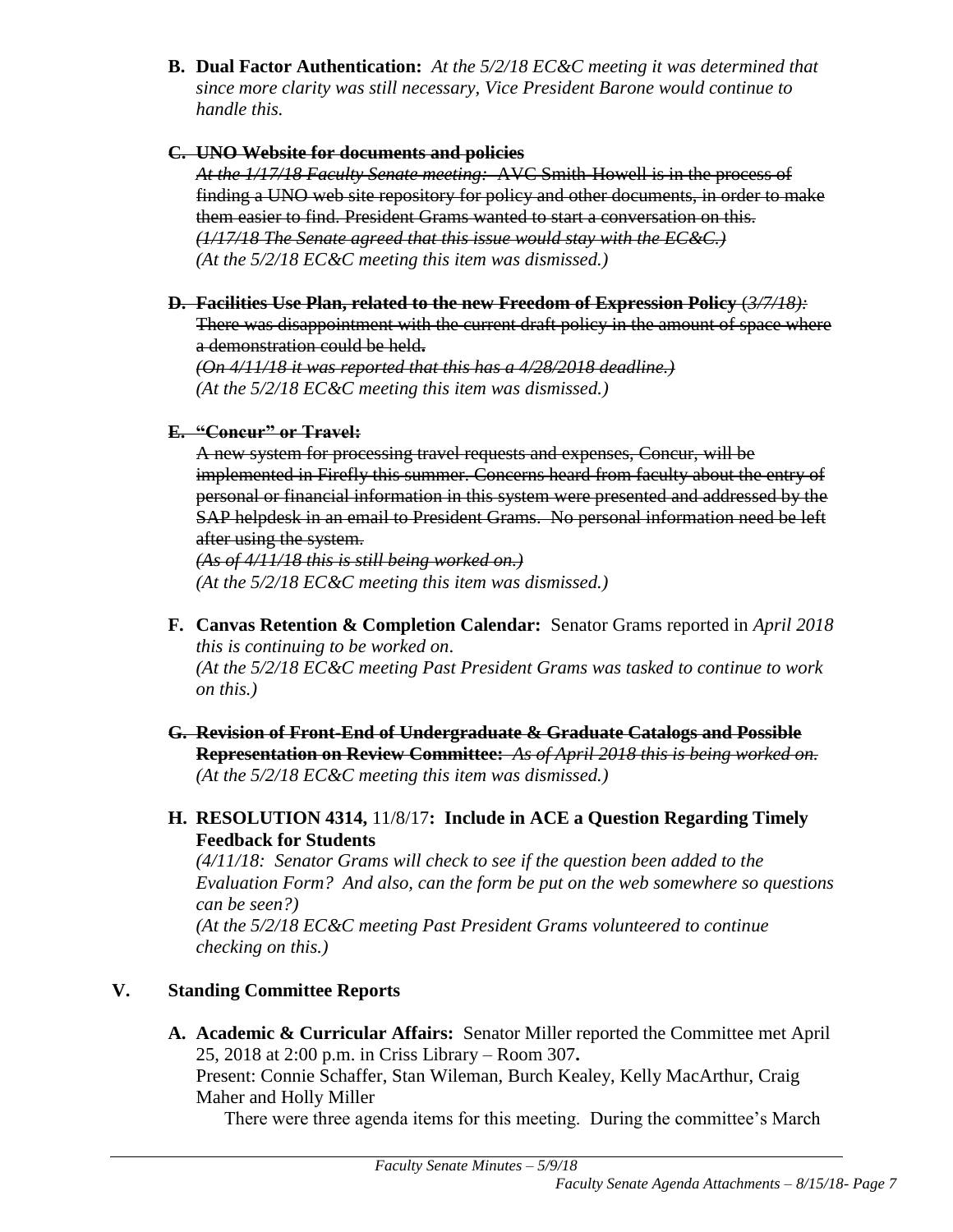meeting we discussed the Early College High School program which is being offered at Millard South High School and so that continued discussion was the first item on the April 27, 2018 agenda.

The first group of students will be graduating from this program in the spring of 2018 with an Associate Degree. This program was developed and accredited by Metropolitan Community College and with the existing articulation agreement with MCC, those student credit hours are accepted at UNO. A&CA committee members want assurance that the college courses offered by this high school program provide the necessary foundation for students to succeed in upper level college courses. Senator MacArthur stated that we need data measuring student success, to guide further review of this program.

If these students select to continue their education at UNO, it seems like an opportune time to create a method to track their academic success in upper level classes. Since all students are required to take three Writing classes, this might be a class to track. Composition one and two are general education requirements and are completed as part of an Associate Degree, but the third Writing class (which is discipline specific) would be taken at UNO. Another option might be to track student success in upper level math classes.

Senator Miller reported that she spoke with Matt Tracy, Director of General Education and Dual Enrollment, to strategize a way to track student success. It is suggested a member of the A&CA committee contact Hank Robinson, Director of the Office of Institutional Effectiveness, in the fall to discuss the feasibility of a study to track these students' success. Matt also offered his ongoing support and agreed to help as needed with this endeavor.

Pat Smith from the English department at MCC reached out to Senator Miller asking about UNO's interest in Millard's Early College High School program. She said that her colleagues in the English department at MCC might be very interested in data on graduates from this program. Pat said it is likely that MCC would participate in a joint study tracking students who graduated from the Early College High School program and then continue their education at UNO or MCC.

In the fall the committee will continue working with Matt Tracy to determine if Millard Public Schools is currently tracking students in this program and if tracking has any implications on our current articulation agreement, with a goal of determining if students graduating from the Early College High School program have the educational foundation to succeed at in upper level courses at UNO.

The second item on the agenda was the Student Success Recommendations document that the A&CA committee was asked to review in March. Our recommendations were sent to Dr. Candice Batton, Assistant Vice Chancellor of Academic Affairs, last month and she acknowledged receiving the document. At this time, it has not been determined how Student Government will use the document.

The third item on the agenda was the selection of a new committee chair for the 2018-2019 academic year. Senator Miller listed the duties and responsibilities linked to that position and reminded all present that a new chair will need to be selected when the committee caucuses during the May 9 Faculty Senate meeting.

Committee members discussed five topics in the *for-the-good-of-the-order* portion of the meeting.

Committee members were thanked for their service during the 2017-2018 academic year.

The meeting adjourned at 3: 07 p.m.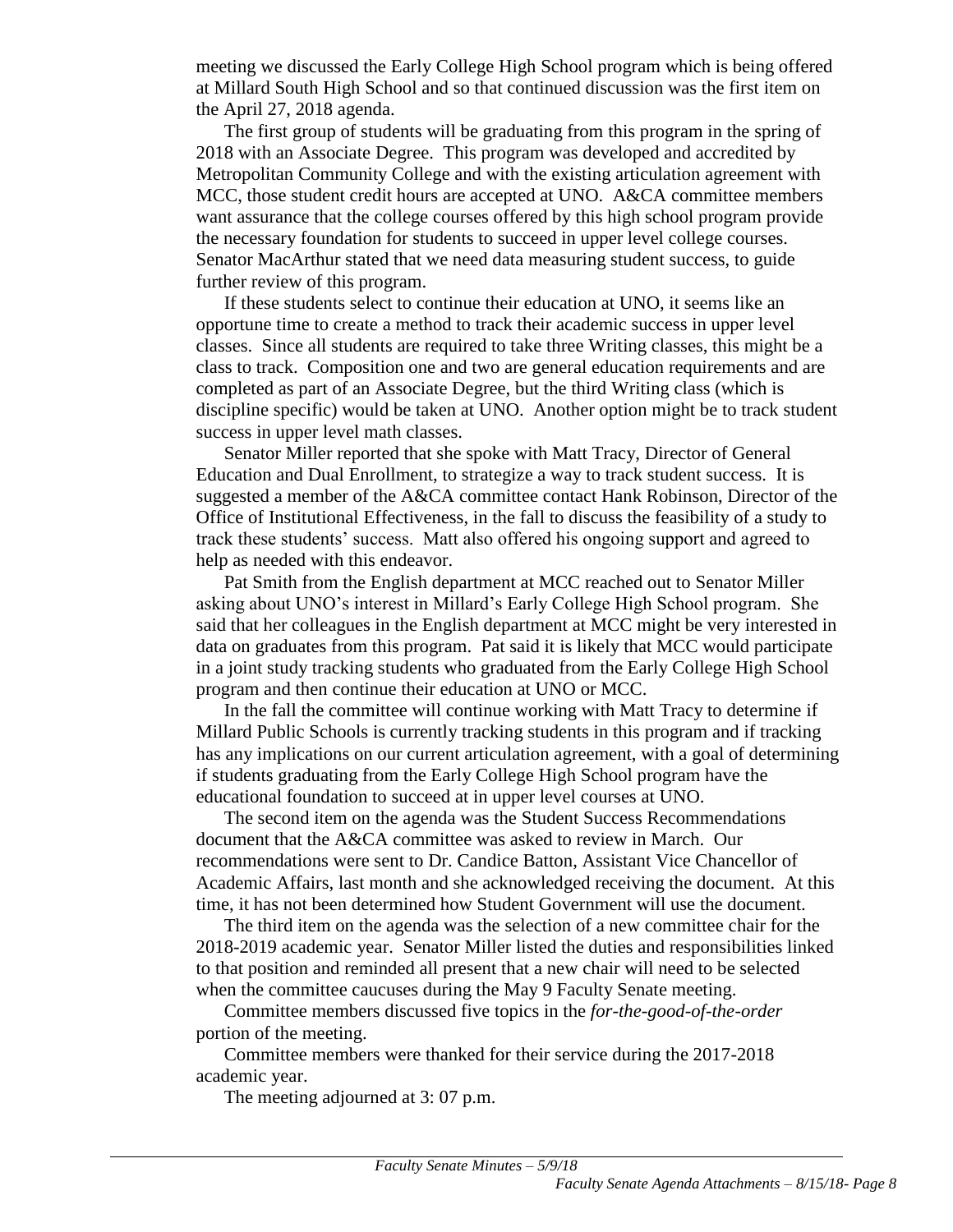# **PENDING:**

**1. Early College High School:** *(EC&C sent to A&CA 2/7/18)*

FYI: E-mail received 2/5/18 from Senator Adams:

*At Friday's English Department meeting, as we discussed Dual Enrollment and other issues, a new program in the Millard School District dominated much of our discussion and members of the department asked me to take this issue to Faculty Senate. In short, our department has concerns about the various impacts of a program called Early College High School* 

*<http://mshs.mpsomaha.org/academics/early-college-high-school> The program says high school students can earn an Associate degree from Metro and that those credits will fulfill the general education requirements at UNO. Members of my department are concerned about how this might threaten enrollments at UNO and about the quality of such a program (it seems, for example, that a 10th grade English course could satisfy the English 1150 writing requirement at UNO). I would like to put this on the EC&C agenda as a point of discussion to determine if faculty in colleges beyond Arts and Sciences are also concerned about such a program.*

- **2. Length of Time for Finals:** *(Faculty Senate send to A&CA 4/11/18)* It seems there is nothing documenting the length of time for Final Exams. Is the length of time listed anywhere, and, if so, how to make it easier to find? If not, how can this be fixed? Can the Registrar publish this somewhere? *(This was dismissed at the 5/2/18 EC&C meeting because Senator Wileman already worked on it and it was noted that the length of time for finals has been added to the web site.)*
- **B. Committee on Educational Resources & Services:** Senator Robins reported the Committee met April 25, 2018**.**

Attending: Senators, Azad Azadmanesh, Tej Adidam, Marlina Davidson, Barbara Robins, Andy Zhong. Mark Schoenbeck was absent.

Guest: Dave Richards, Dean, UNO Libraries

# **UNCL Collection Analysis Project (UNMC, UNO, UNK, UNL)**

- UNCL Acquisitions Ecosystem (\$14.5 million)
- Student credit hour fee from all university students o Money is spent on databases, study rooms, and other resources for students
- $\bullet$  UNO \$1.6 UNO \$1.4 UNCL = \$3.0
- Initiative is to buy databases together! Big 10 Academic Alliance.
- UNCL Collection Analysis
	- o Amount of total dollars spent on UNCL shared resources/pursuits: \$7.1 million
	- o Amount if we wanted to share access to all duplicate resources for all four libraries: \$1 million
	- o Amount if we wanted to share access to all unique resources for all four libraries: \$1.7 million
	- o Total cost to share all resources: \$2.7 million
- UNCLs acquisition collective group will start working together to renegotiate contracts with databases.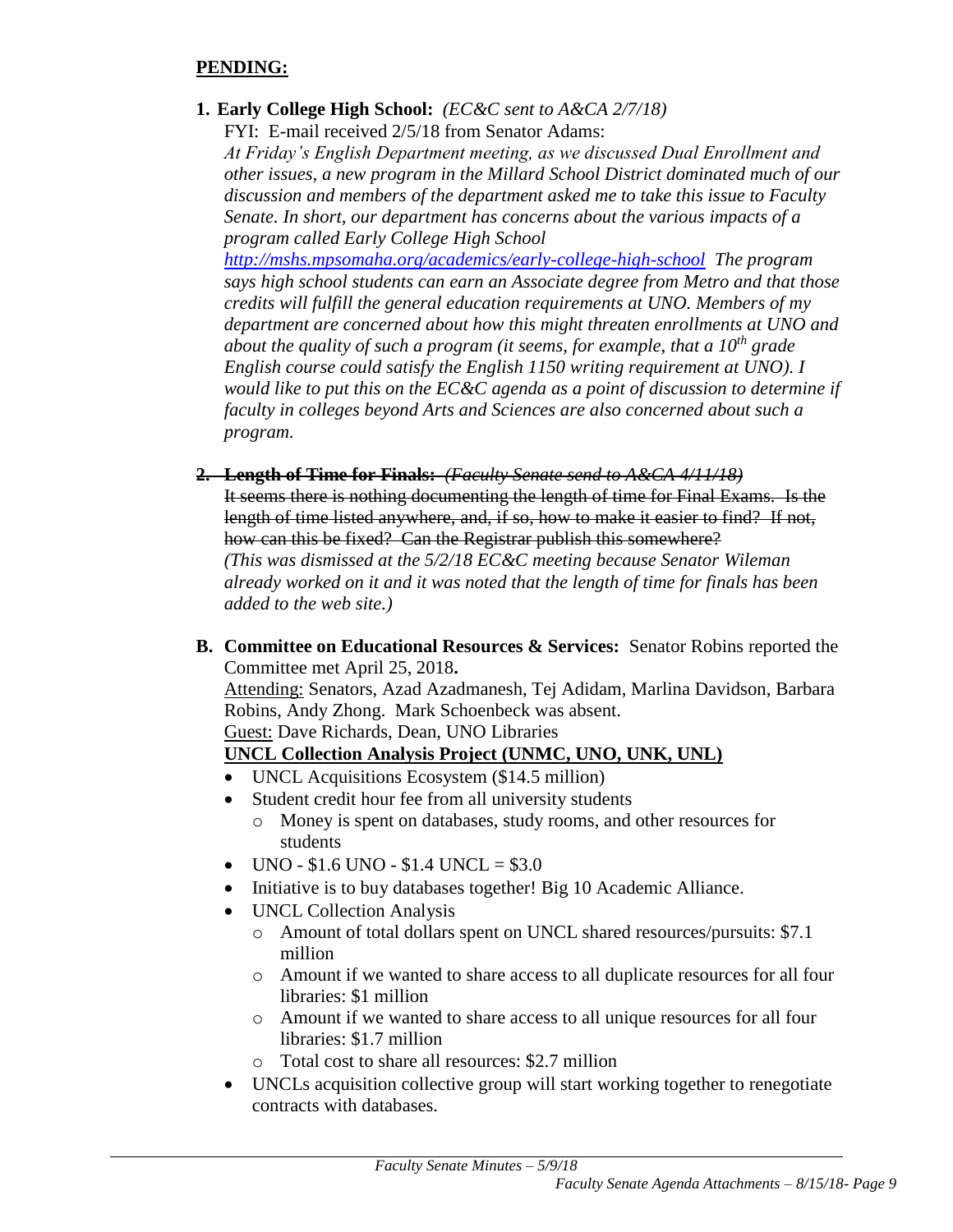- Subject Specialist Team: helps to determine whether there are certain databases that the university needs. Then comes a trial. And then we make a determination.
- Elsevier Database (primarily science database publisher)
- Open Educational Resources (OER) \$50,000 for grants to those faculty who want to take on this initiative. Please contact Katie Bishop for additional information.
- Next Steps
	- o Share info with faculty and campuses and central administration
	- o Negotiate licenses with noticeable price savings
	- o Identify sources of funding for sharing more content across the four campuses
- Additional Questions Alison Bobal | 402-559-7087 | abobal@unmc.edu

*Senator Robins read a Thank You note from Meghan Kahn, one of the Paul Beck Scholarship winners.*

*The EC&C suggested that Dean Richards be invited to present this at the August Retreat.*

# **PENDING:**

**1. Canvas:** When the transition away from Blackboard enter the final days during summer 2018, new issues could emerge as more faculty seek technical assistance. *(EC&C to ER&S 3/7/18)*

*(5/2/18 Committee remains open to undertaking a project when an issue becomes clearly defined.)*

- **2. Payroll Deduction for Paul Beck Scholarship** *(2/7/18) (3/7/18):* a response from Debra Wilcox (UNO Controllers Office) regarding the possibility that faculty could submit a payroll deduction that would serve as a monthly gift to the Beck scholarship fund. Senator Marlina Davidson has agreed to follow-up.
- **3. Accessibility to Classroom IT Equipment** *(3/7/18):* EC&C sent this item to the ER&S Committee.

**C. Committee on Faculty Personnel and Welfare:** Senator Elder reported the Committee met April 25, 2018, in H&K 205**.** Present: John Noble, Amber Rogers, Griff Elder Absent: Pauline Brennan, Dale Tiller, Marshall Prisbell Guest: Joe Kaminski

The Faculty Personnel & Welfare Committee has been, for a number of years, interested in developing a program that would encourage more faculty and staff to make use of the Wellness Center by reducing the membership fee.

# **Background:**

In 2014, the Faculty Senate produced a survey of Full-Time UNO Faculty. Tied at #7 with *Balance Among Teaching, Research and Service* among the Top 10 Faculty Ranked Concerns was the issue of the cost of using the Wellness Center.

In the Fall of 2015, the Faculty Personnel & Welfare Committee decided that, in comparison with the difficulties involved in meaningfully addressing *Balance Among*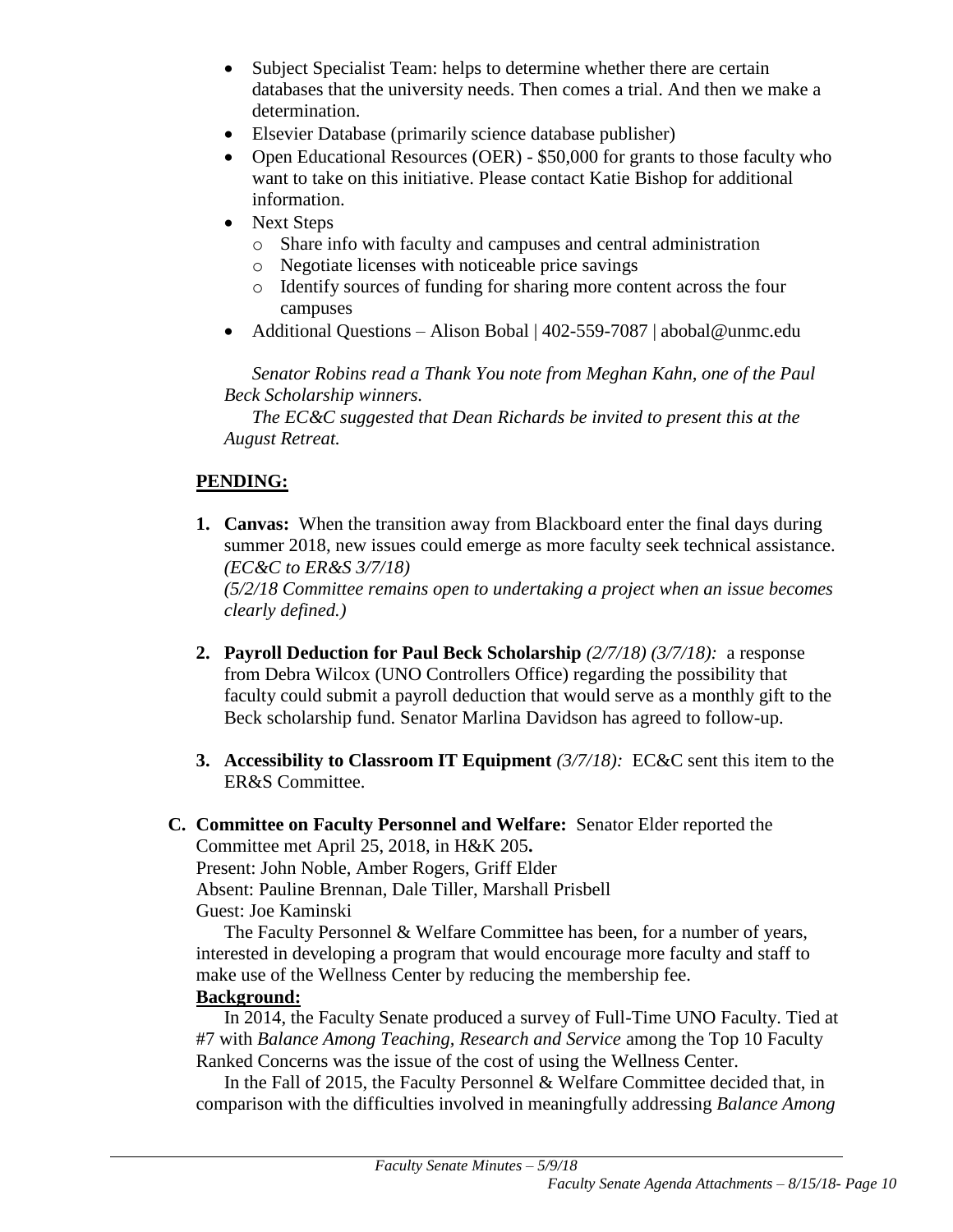*Teaching, Research and Service*, the cost of the Wellness Center was low hanging fruit.

We then met with Joe Kaminski in Fall 2015 and learned two things: (1) There is no way that the Wellness Center will unilaterally cut the cost of membership. There is a bond that needs to be slowly paid down. Furthermore, students pay this membership fee through a student fee. So from the Wellness Center's perspective, it is only fair that Faculty/Staff pay the full \$450 per year to use the facility. Note that since the fee was raised from \$90 per year to \$450 per year, it hasn't been raised further to keep up with inflation. Thus eventually the Wellness Center at \$450 per year will be a bargain.

(2) More profitably, we learned that University of Iowa has a Wellness reimbursement program funded by Blue Cross Blue Shield that partially refunds faculty their membership for gym usage. FP&W decided to pursue something similar at UNO. Unfortunately, there are differences: While Iowa's program is funded by Blue Cross Blue Shield, NU is self-insured with BCBS only administering the insurance program. Thus while BCBS sees the benefit in such a program, we can't work with them to achieve one at UNO. We need to work at NU.

In the Spring of 2016, FP&W discussed the topic with the Staff Advisory Committee, and Michael Perdunn, SAC President, picked up the initiative. One problem in making a case for such a reimbursement program, which we discovered, is that UNO doesn't have access to its own healthcare data.

In May 2016, a proposal was shared with Bill Conley. The idea was that we would hire a consulting firm to put together a plan for UNO that would include some reimbursement for the Wellness Center.

Although, the adhoc committee led by Michael Perdunn interviewed some firms, financial considerations prevented this plan from going ahead, and the initiative ran out of gas.

In Spring 2017, Griff Elder learned from Cecil Hicks that we now had access to our healthcare data. The time seemed therefore ripe to restart our efforts, and use that data to determine whether their might be healthcare savings associated with greater Wellness Center usage by Faculty and Staff. Late Spring 2017, at a EC&A meeting, this issue was brought up. Dan Shipp was present, and embraced the initiative.

#### **Current Version of Initiative:**

All this year, Dan has been leading an initiative to conduct a pilot that would reimburse faculty/staff for Wellness Center usage (reimburse \$100 of the \$150 per semester fee). A focus group was held in the Fall to discuss requirements needed for reimbursement. Current version of requirements are: (1) Wellness Center usage 4 times a month. (2) Complete Health Risk Assessment. (3) Either some sort of volunteering, or some sort of donation (details to be determined).

All this is background for the April 25's meeting. Dan Shipp had another obligation and was not able to be present.

Joe Kaminski provided us with an update on the status of the initiative:

The program has a name, the *UNO Thrive Wellness Program,* the Chancellor is supportive, but the issue is being considered in Varner Hall. A legal determination is needed to know whether this will considered a "program" or a "benefit". We understand that *if* it is legally a "benefit", then any such program would have to be rolled out system-wide. **If** it is only a "program", then it should be possible to roll it out as a pilot program at UNO in Fall of 2018. A decision from Varner Hall is expected in mid-May.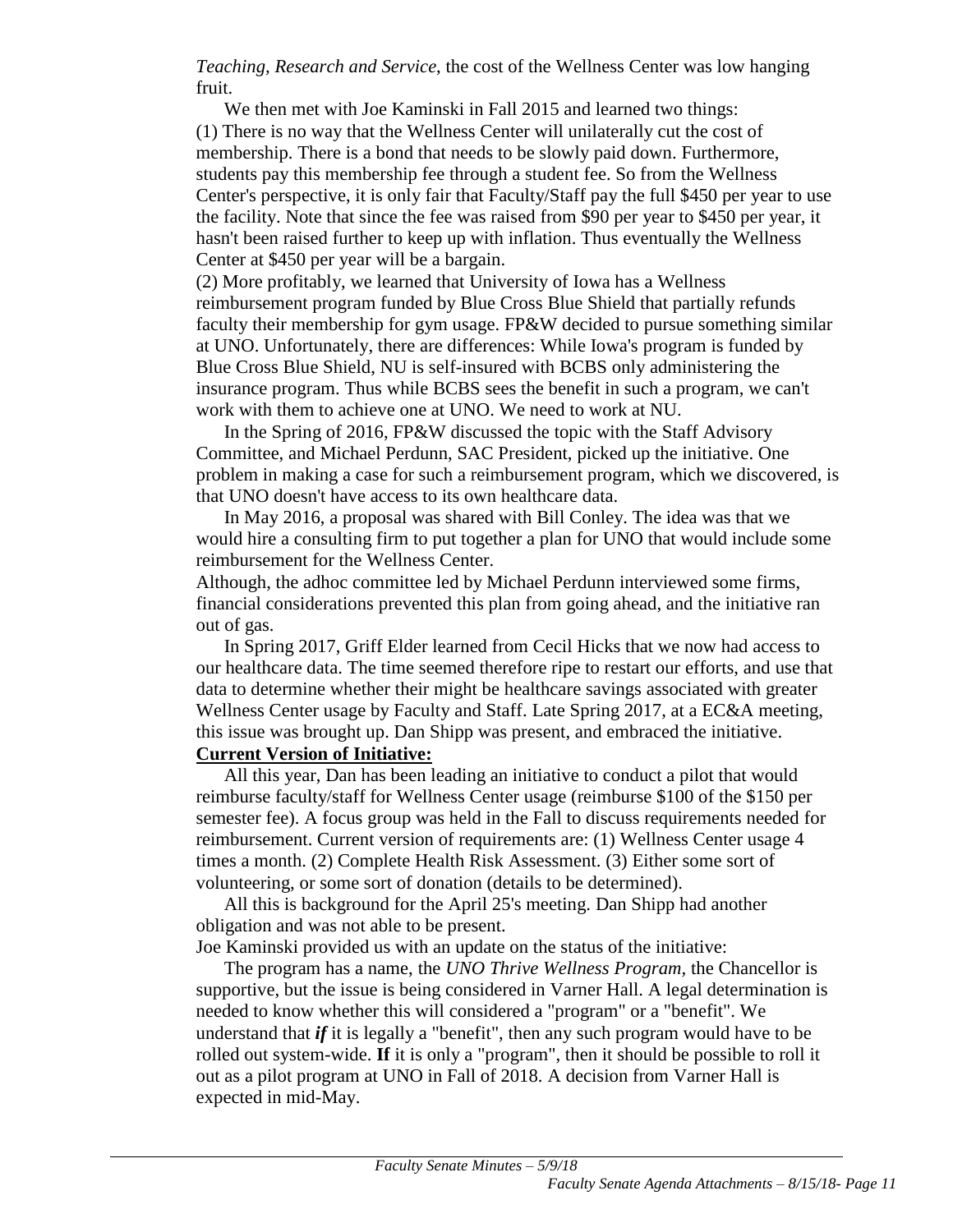#### **PENDING:**

**1. Wellness Fees.** *10/2017:*On Mon Sept 18, there was an initial faculty/staff wellness-based incentive program meeting in EAB 202 organized by Dan Shipp. Attending: Dan Shipp, Cathy Pettid, Joe Kaminski, Jeanne Surface, Griff Elder, Cecil Hicks, Carol Kirchner, and Esther Scarpello**.**

The group met to discuss how UNO could develop and pilot a wellness-based incentive program for faculty/staff. The wellness program needs still to be worked out—both programmatically and financially. But roughly, the idea is that, UNO would offer a pilot program that would partially reimburse the cost of a Wellness/H&K membership based upon member usage and participation in specific wellness program elements. Tentatively, the financial incentive might be as much as a \$100 reimbursement of the \$150 per semester Wellness/H&K membership fee. Details have to still be worked out. The working goal is to offer this pilot program starting in January (but if not January, then the following August-2018).

The working group plans to meet every two weeks. The first meeting will discuss the requirements for reimbursement.

I have been asked to put together a Faculty Senate Focus Group that this working group can consult.

# **2. Summer Compensation for Grievance Committees.** *10/2017 cont.:* **RESOLUTION 4279**, 12/14/16: **Grievance Committees Summer Compensation**

While most of us are on 9 month contracts, many uncompensated service obligations require summer participation. Members on the committee have their own anecdotal accounts of what we perceive to be a trend. We are hoping to discuss this topic with the AAUP, so that we can begin to connect some of the dots. We have contacted AAUP. The topic is on their agenda for Friday October 6, 2017**.**

*EC&C 3/7/18:* We have been asked to look at the policies and procedures for the 3 committees to see if appropriate language could be added to minimize the necessity of these committees meeting during the summer. John Noble has agreed to produce a first draft response.

Administrations proposal is that 9 month faculty committee members will be compensated up to \$500.00 per day (minimum of 1/2 day) when their committee is required to meet. The sense of the committee was that the compensation what fair. Still, we asked that the rationale be written down and shared with us.

We have contacted the AAUP to make sure that the solution that we are crafting is in line with the AAUP contract.

*(On 5/2/18 the EC&C noted that when we receive the update from AVC Smith-Howell this will be put on the Faculty Senate website.)*

#### **3. Visa Issues: Are they consistent college to college.**

*(1/10/18: Put on EC&A agenda.)*

**4. Faculty/Staff Safety Processes.** *10/2017 cont.:* Dr. Gina Toman has been named Faculty Human Resources Officer and Assistant to the Senior Vice Chancellor. She begins her new role on October 11**.**

We are interested in the administration developing a website similar to the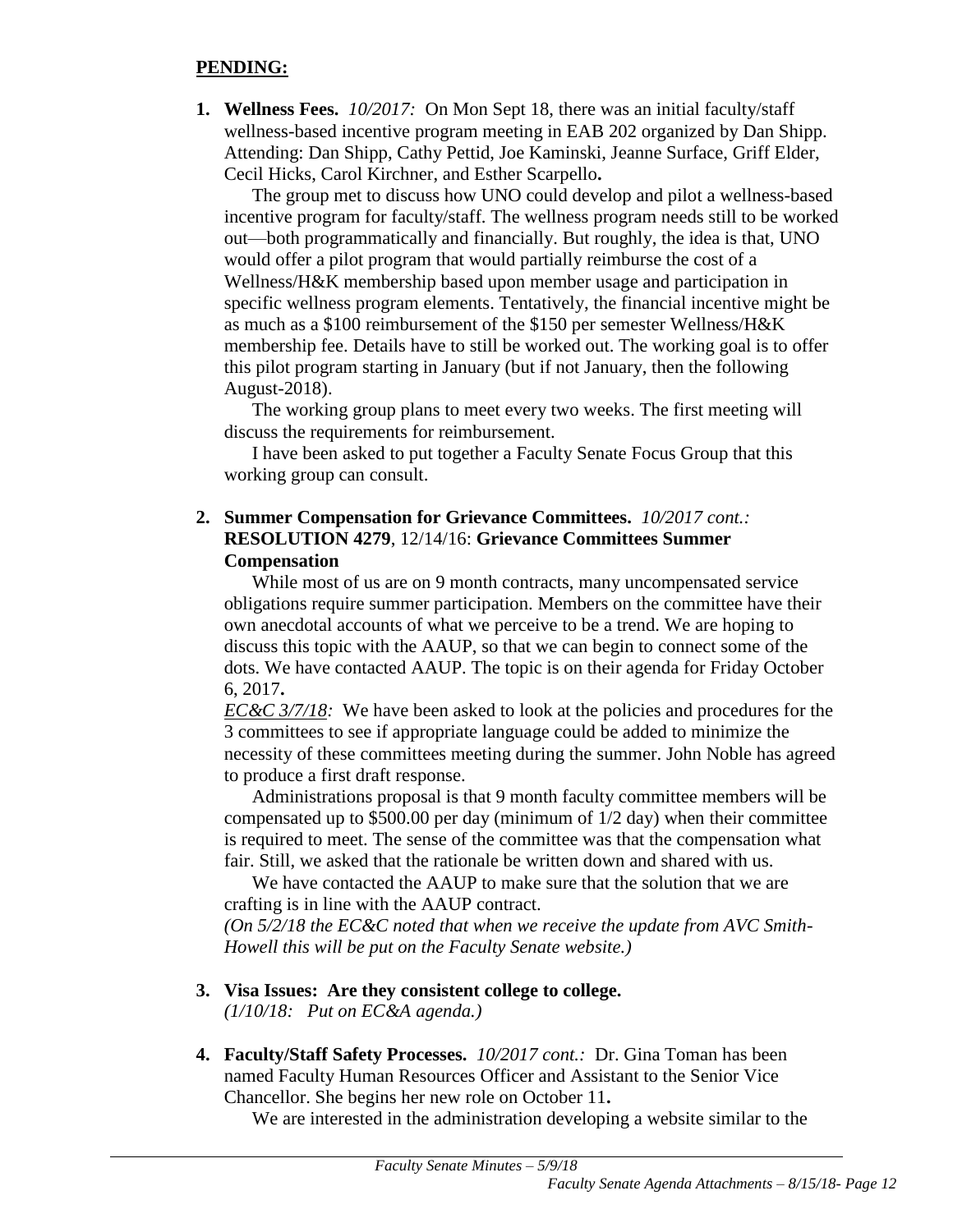Student Safety Website.

Note: We felt that the following site makes a good model: http://academicpersonnel.unc.edu/faculty-policies-procedures-guidelines/

We expect Gina Toman will be help us address the request that there be a flow-chart that will help faculty understand and negotiate the many resources that are available: Ombudsperson, EAP person, counseling, BRT, etc. What information is confidential, etc. This "flowchart" may manifest itself in the form of the website mentioned above.

*(3/4/18 Info: Academic Affairs is doing a big website development.)*

# **5. Server for Personal Web Pages**

Senator Elder reported that last year all faculty across campus lost the server, along with the opportunity to have their own personal web sites, like Math. The Web site may have not been pretty, but it was spot on for other mathematicians to check. Senator Zhong said it now looks odd. Senator Kennedy said we all need support to get the server back for supporting personal web sites. Anything without branding is gone.

*(On 12/13/17 this issue was given to the FP&W Committee.) (3/4/18: EC&C suggested putting this item on the EC&A agenda. UNL has cloud hosting services.)*

# **6. Air Handler for Sculpture Lab**

*(On 4/11/18 Senator Stacy reported the air handler for the Sculpture Lab is dangerously outdated. The full Senate moved to send it to the FP&W Committee to look into how it can be updated or replaced, or who to keep in contact with.)*

**D. Committee on Goals and Directions:** Senator Arbelaez (No Meeting/No Report)

# **PENDING:**

- **1. Facilities Planning and Faculty Representation** (Specifically, which Facilities Planning Committee would be the best on which to have faculty representation before plans are made, not just reported?) *(Sent to G&D 2/10/16) (3/4/18 Info: Senator Bereitschaft is checking on this.)*
- **E. Committee on Professional Development:** Senator Adams reported the Committee met April 25. Senators Adams, Nordman, Cast-Brede, Feng, Boron, and Winter were present**.**

The Committee discussed the upcoming election of a new chair and vice chair. Senator Adams asked for notes regarding anything members want highlighted in the year-end report, which is due soon.

The Committee then discussed the notes regarding the FDF Dean's Survey from the April EC&A meeting. Though those notes are not very detailed, and the PD Committee hopes for more detail at the upcoming EC&C meeting, we thought through what the committee might focus on to create suggestions for the administration and to respond to the Chancellor's acknowledgement that the ball is in our court on this issue. The committee identified three paths for our work in the fall:

- 1. Develop a template rubric/criteria that each college could use a starting point for distinguishing how FDF applications are ranked
- 2. Identify a consistent location where FDF application processes and the criteria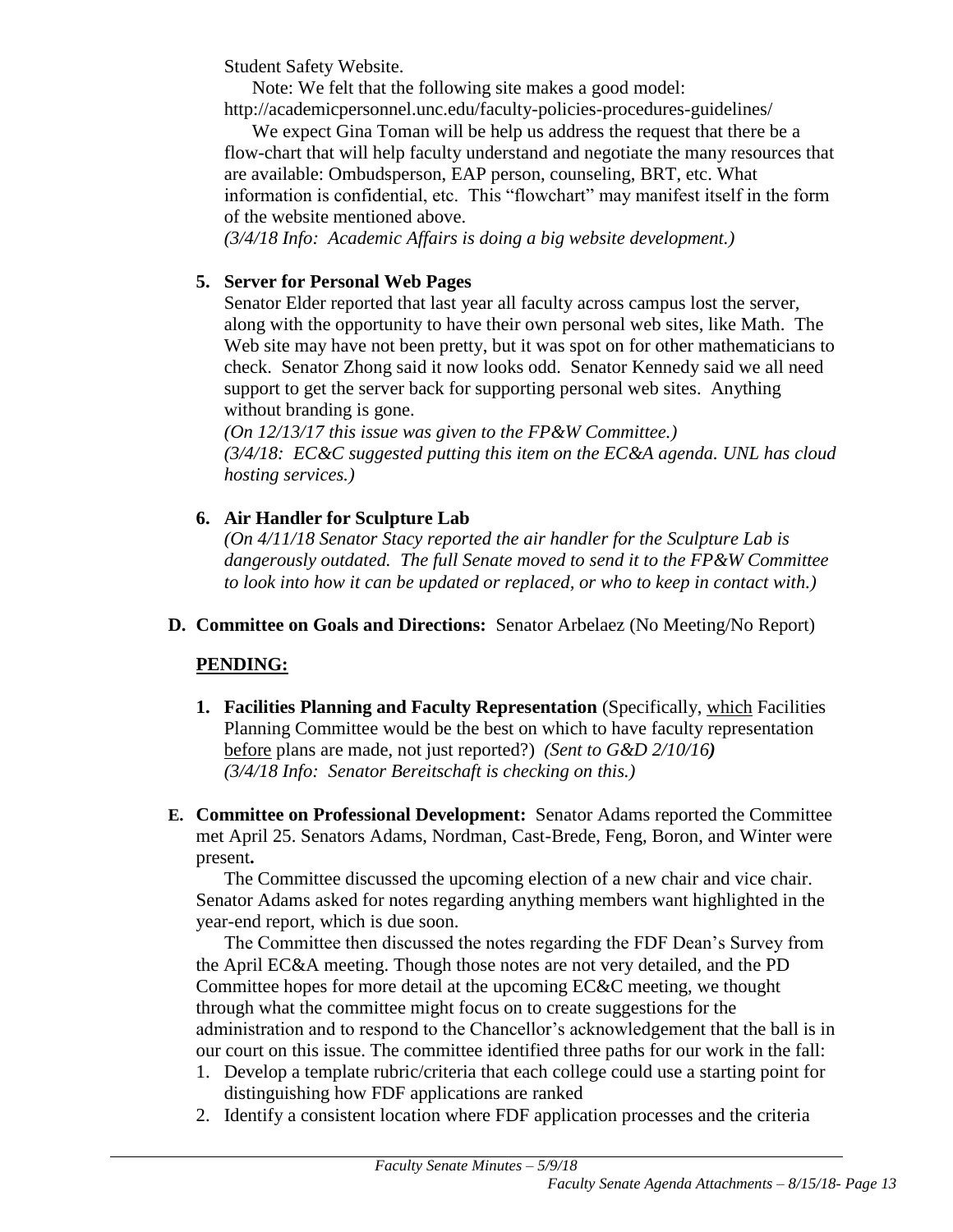should be located across colleges

3. Invite SVC Reed and/or Deans to PD Committee meetings to help vet the criteria and location.

# **PENDING:**

**1. Faculty Professional Development Leave policies/procedures:** 

*(1/10/18: The PD committee is waiting for deans to complete a survey to actually gauge faculty's understanding of FPD leave policies and procedures.) (At the 4/18/18 EC&A meeting this was discussed with Chancellor Gold and SVC B.J.Reed.)*

- **2. Creation of an Easily Found List of What Retiring Faculty Need to Know** *(4/11/18: Sent to PD Committee.)*
- **F. Committee on Rules:** Senator Nash reported the Rules Committee met at the Criss Library on April 25, 2018**.**

*Present:* Jeremy Johnson, Bob Nash, Kathy Peterson, Troy Romero, Wei Rowe. *Absent:* Paul Landow (excused).

Senator Nash moved the following four resolutions (R4329, 4330, 4331, 4332) for the Committee. They all were passed.

# **1. RESOLUTION 4329, 5/9/19: Senator Replacements**

**a. Permanent Replacement for Dan Hawkins**

**BE IT RESOLVED**, the following faculty member will permanently replace on May 10, 2018, and complete Senator Dan Hawkins's term to May 8, 2019, and also take Senator Hawkins place on the Goals & Directions Committee, as Senator Hawkins has resigned from the Faculty Senate:

Ed Tisko.

# **b. Permanent Replacement for Stan Wileman**

**BE IT RESOLVED**, the following faculty member will permanently replace on May 10, 2018, and complete Senator Stan Wileman's term to May 13, 2020, and also take Senator Wileman's place on the Academic & Curricular Affairs Committee, as Senator Wileman is retiring from UNO:

Matt L. Hale.

**~~~~~~~~~~~~~~~~~~~~~~~~~~~~~~~~~~~~~~~**

# **2. RESOLUTION 4330,** 5/9/18**: 2018-2019 Membership of Standing Committee Members**

**RESOLUTION**: **Membership of 2018-2019 Faculty Senate Standing Committees:**

BE IT RESOLVED that the following be appointed to the 2018-2019 Faculty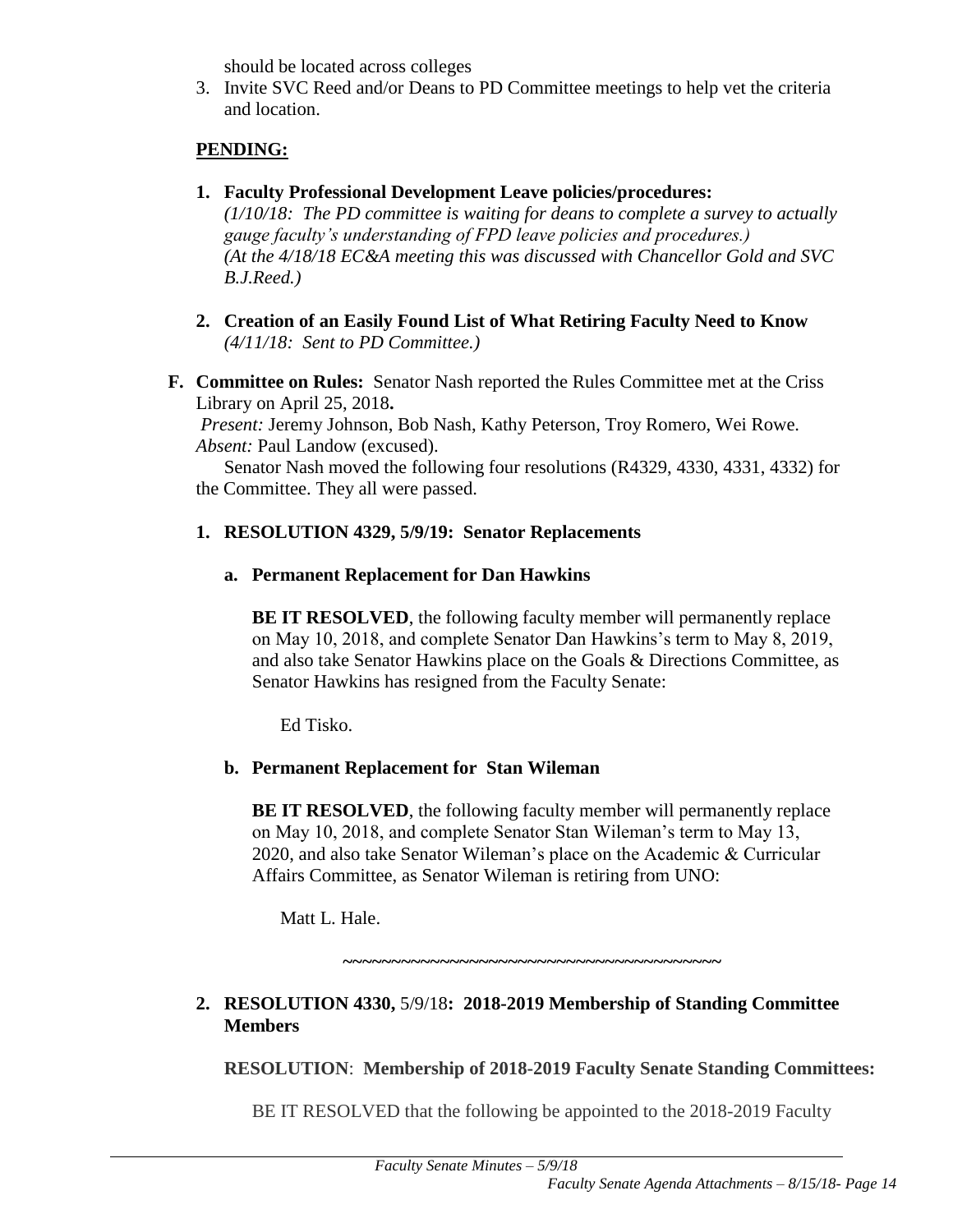Senate standing committees as designated:

Committee on Academic & Curricular Affairs (6) Matt Hale, IS&T (2020) Burch Kealey, CBA (2019) Kelly MacArthur, A&S (2020) Craig Maher, CPACS (2020) Connie Schaffer, ED (2020) Bob Woody, A&S (2021) Committee on Educational Resources & Services (6) Tej Adidam, CBA (2020) Scott Glasser, CFAM (2020) Jooho Lee, CPACS (2021) Mark Schoenbeck, A&S (2020) Jeanne Surface, ED (2021) Andy Zhong, A&S (2020) Committee on Faculty Personnel & Welfare (6) Claudia Garcia, A&S (2021) Ziaul Huq, CBA (2021) Tammie Kennedy, A&S (2020) Ramazan Kilinc, A&S (2021) [Paul Landow, Fall 2018] Marshall Prisbell, CFAM (2019) Dale Tiller, EXT (2019) Committee on Goals & Direction (6) Maria Arbelaez, A&S (2019) Bradley Bereitschaft, A&S (2019) Tomm Roland, CFAM (2021) Hamid Sharif-Kashani, EXT (2020) Richard Stacy, ED (2019) Edmund Tisko, A&S (2019) Committee on Professional Development (6) Julie Blaskewicz Boron, CPACS (2019) Melissa Cast-Brede, ED (2020) Shelly Cooper, CFAM (2021) Brady DeSanti, A&S (2021) Iulia Podariu, A&S (2021) Victor Winter, IS&T (2019) Committee on Rules (6) Amy Anderson, CPACS (2021) Jeremy Johnson, CFAM (2019) Robert Nash, LIB (2019) Kathy Peterson, ED (2019) Sajda Qureshi, IS&T (2021) Wei Rowe, CBA (2019)

- - - - - - - - - - - - - - - - - - - -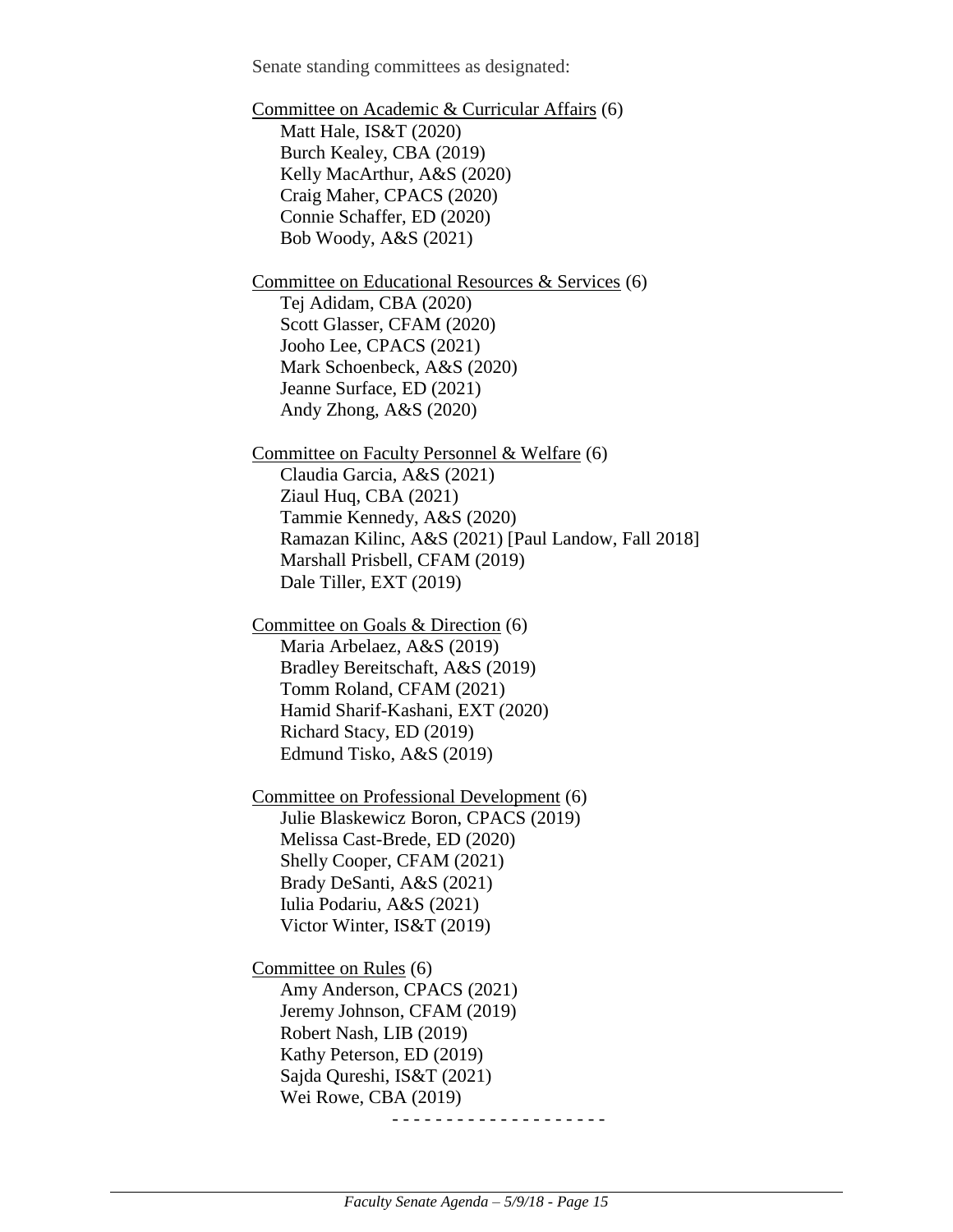#### **3. RESOLUTION 4331,** 5/9/18**: Campus Committees (a-i)**

BE IT RESOLVED, that the following be appointed to Campus Committees as designated:

#### **a. Academic Planning Council (APC)**

BE IT RESOLVED that the following names go forward as the Faculty Senate's representatives to the Academic Planning Council, each for a one-year term from 07/31/18 through 08/01/19:

Amy Anderson (to be reappointed); Peggy Jones (to be reappointed).

#### **b. Assessment Committee**

BE IT RESOLVED that the following name go forward as the Faculty Senate's representative to the Assessment Committee for a one-year term from 08/01/18 through 07/31/19:

Samantha Clinkinbeard (to be reappointed).

# **c. Education Policy Advisory Committee (EPAC)**

BE IT RESOLVED that the following names go forward as three-year appointments, from  $08/01/18$  through  $07/31/21$ , to the Education Policy & Advisory Committee (EPAC) to replace Kerry Ward (IS&T), Katie Bishop (LIB), and Ann Coyne, CPACS), whose terms will be ending:

Harvey Siy, IS&T (to replace Kerry Ward); Heidi Blackburn, LIB (to replace Katie Bishop); Barbara Hewins-Maroney, CPACS (to replace Ann Coyne).

#### **d. Judicial Committee**

BE IT RESOLVED that the following names go forward as three-year appointments, from 08/01/18 through 07/31/21, to the pool of names for the Judicial Committee:

Ann Fruhling (to replace Ethel Williams); Lisa Scherer (to replace Julie Boron); Mark Schoenbeck (to replace Michael Walker); Kerry Ward (to replace Bob Woody).

#### **e. Parking Advisory Committee**

BE IT RESOLVED that the following name go forward as a three-year appointment, from 08/01/18 through 07/31/21, to the Parking Advisory Committee:

Arturo Miranda (to replace Steven Torres)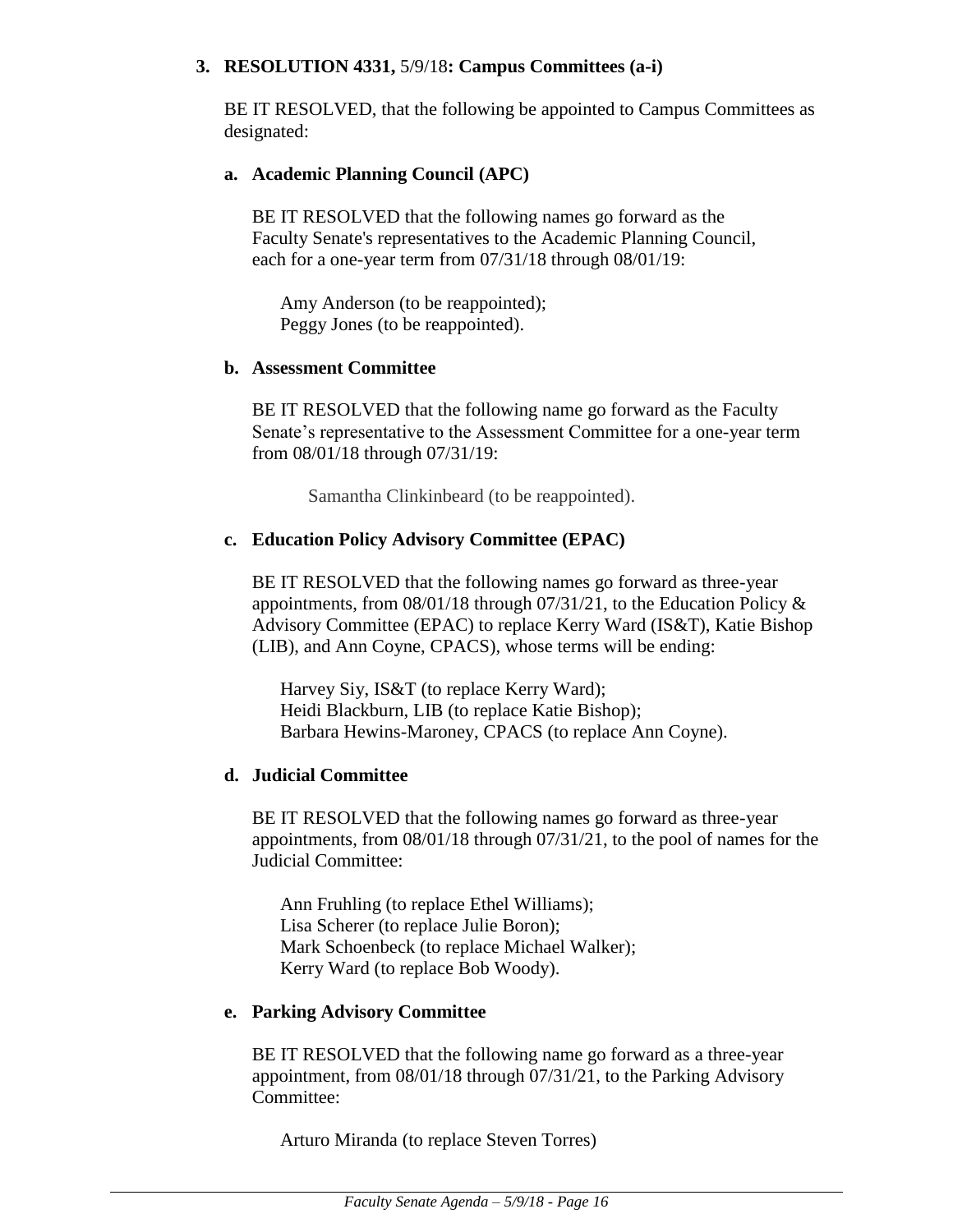And that the following name go forward to complete the term of Angela Eikenberry (08/01/16-07/31/19), who has resigned from the committee:

Ana Carballal (to replace Angela Eikenberry).

#### **f. Professorship Committee**

BE IT RESOLVED that the following names go forward to serve on the Named Professorship Review Committee (Kiewit, Kayser, and Isaacson Professorships), from 08/01/18 through 07/31/19 (The Administration will select one additional member of this committee.):

Gaylene Armstrong (to be reappointed); Adam Rosen (to replace Bruce Johansen).

#### **g. Strategic Planning Steering Committee**

BE IT RESOLVED that the following name go forward as the Faculty Senate's representative on the Strategic Planning Steering Committee for a one-year term from 05/10/18 through 05/09/19:

TBD (to replace Daniel Hawkins).

#### **h. Student Publications Board, Position A**

BE IT RESOLVED that the following names constitute the Faculty Senate approved list of nominees to the Student Publications Board, Position A, to replace Karen Weber, from which the Chancellor is to select one for a threeyear appointment from 01/01/19 through 12/31/21 as specified in the By-Laws of the Board of Regents:

Melodae Morris; Karen Weber.

#### **i. Tuition Remission Task Force**

BE IT RESOLVED that the following name go forward to serve a one-year term, 08/01/18 through 07/31//19, on the Tuition Remission Task Force:

Kenneth Dick (to be reappointed).

- - - - - - - - - - - - - - - - - - - -

#### **4. RESOLUTION 4332,** 5/9/18**: University Committees (a-j)**

**BE IT RESOLVED** that the following be appointed to University Committees as designated:

#### **a. University Committee on Athletics**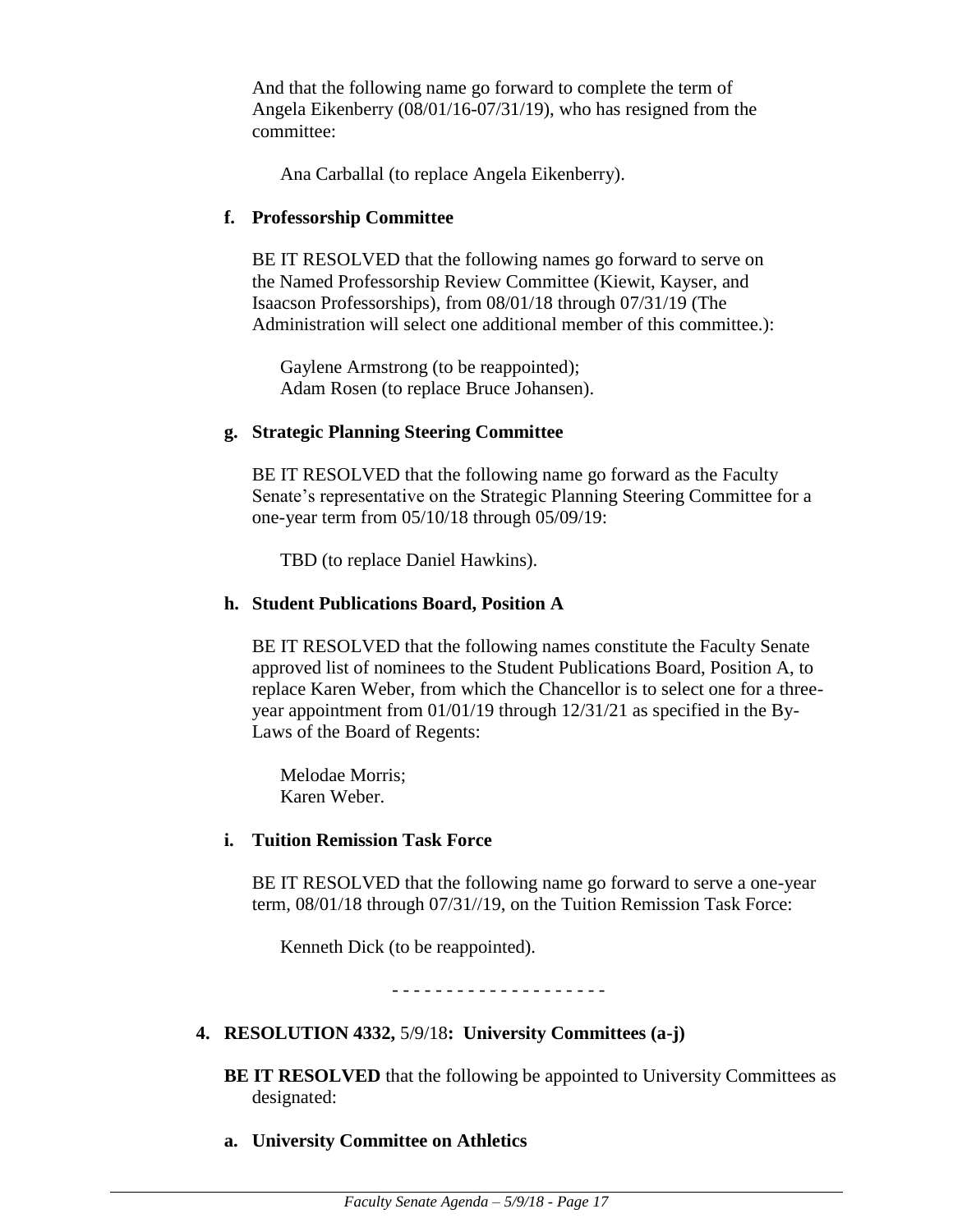BE IT RESOLVED that the following name go forward as a three-year appointment, from 08/01/18 through 07/31/21, to the University Committee on Athletics:

Jamie Wagner (to replace Erin Bass).

#### **b. Excellence in Teaching Award, University Committee on**

BE IT RESOLVED that the following faculty members be recommended for service as three-year appointments, from 08/01/18 through 07/31/21, on the University Committee on Excellence in Teaching. (Of the committee, two members should be recipients of the award and one member should be a pre-tenure faculty at-large member.) These members will serve staggered terms, and their replacements will be appointed to serve terms that would balance term endings, except for the **pre-tenure** faculty member, who serves a one year term (08/01/18-07/31/19):

John McCarty, A&S [*Recipient of Award*] (to replace Melanie Bloom); Catherine Co, CBA (to replace Phani Tej Adidam).

# AND

Anne Karabon, ED, Pre-Tenure Faculty Member At-Large (to be reappointed) [term: 08/01/18 – 07/31/19].

# **c. University Committee on Facilities Planning**

BE IT RESOLVED that the following name go forward as a three-year appointment, from 08/01/18 through 07/31/21, to the University Committee on Facilities Planning:

Amy Schindler (to replace Suzanne Sollars).

# **d. University Committee on Honors & Awards**

BE IT RESOLVED that the following name go forward as a three-year appointment from 08/01/18 through 07/31/21, to the University Committee on Honors & Awards:

Saundra Shillingstad (to replace Sara Myers).

# **e. University Committee on Library & Learning Resources**

BE IT RESOLVED that the following names go forward as three-year appointments from 08/01/18 through 07/31/21, to the University Committee on Library and Learning Resources:

Cristian Dona-Reveco (to replace Barbara Hewins-Maroney);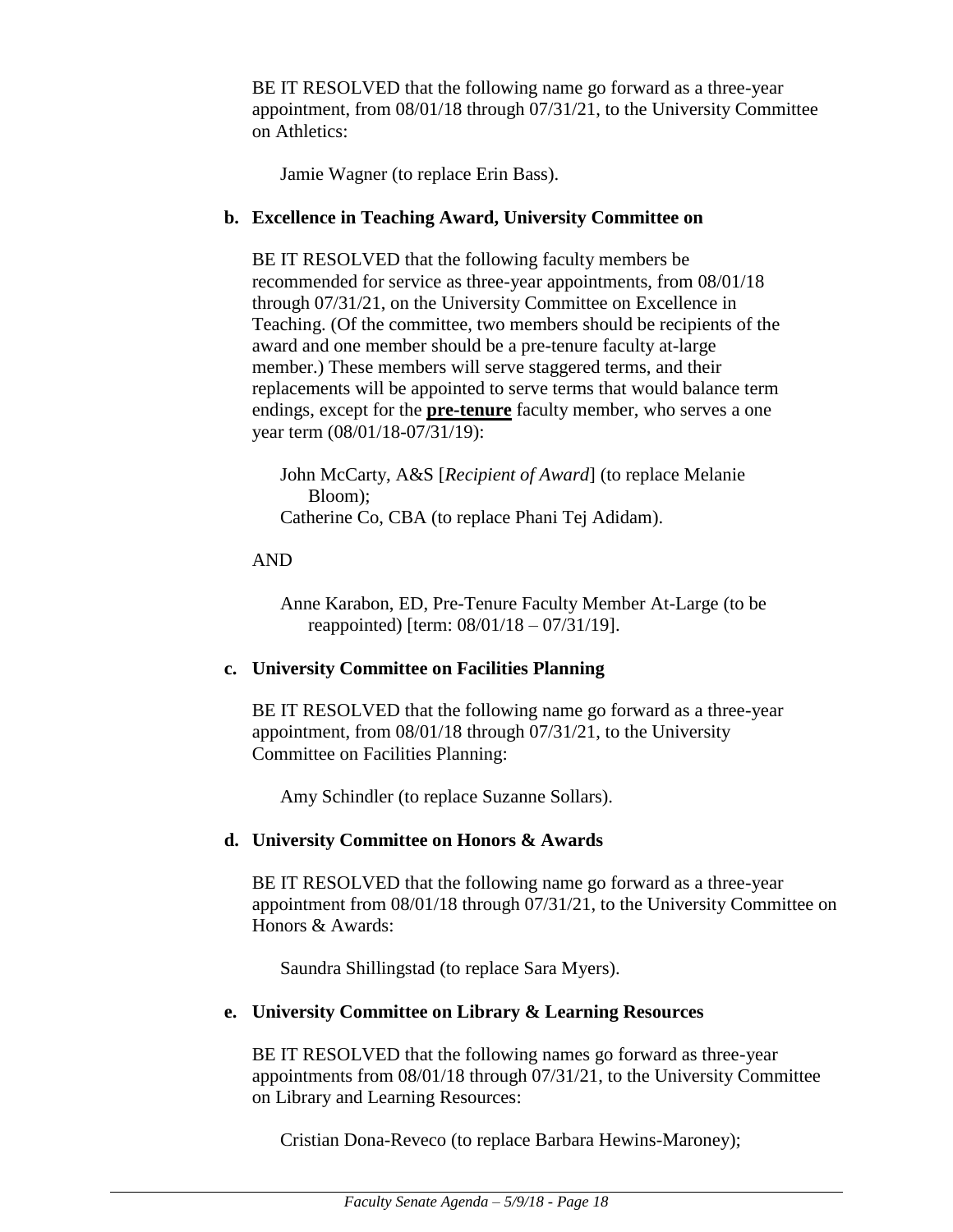Joyce Neujahr (to replace Heidi Blackburn).

#### **f. University Committee on Student Affairs**

BE IT RESOLVED that the following name go forward as a three-year appointment from 08/01/18 through 07/31/21, on the University Committee on Student Affairs:

Dustin White (to replace Karen Weber).

# **g. University Committee on Technology Resources, Services and Planning**

BE IT RESOLVED that the following names go forward as three-year appointments from 08/01/18 through 07/31/21, to the University Committee on Technology Resources, Services and Planning:

Miriam Kuhn (to be reappointed); Xiaoyue (Zoe) Cheng (to replace Greg Morin); Li-Fen (Lilly) Lu (to replace Paul Davis).

# **h. University Committee for the Advancement of Teaching (UCAT)**

BE IT RESOLVED that the following names go forward as three-year appointments from 07/01/18 through 06/30/21, to the University Committee for the Advancement of Teaching (UCAT):

Erin Pleggenkuhle-Miles, CBA (to replace Bob Ottemann, CBA); Amanda Steiner, ED (to replace Mike Messerole, ED); Dario Ghersi, IS&T (to replace Margaret Hall, IS&T);

AND the following name to go forward as a two-year appointment from 07/01/18 through 06/30/20, in order to further stagger the terms:

Omer Farooq, LIB (to replace J55ames Shaw, LIB).

# **i. University Committee on Research & Creative Activity (UCRCA)**

BE IT RESOLVED that the following names go forward as three-year appointments from 08/1/18 through 07/31/21, to the University Committee on Research & Creative Activity (UCRCA):

Tom Bragg, A&S, Sciences (to be reappointed); Christine Toh, IS&T (to replace Dario Ghersi, IS&T); Benjamin Steiner, CPACS (to replace Kyle Kercher, CPACS).

- - - - - - - - - - - - - - - - - - - -

# **VI. Other Faculty Senate Committees**

**A. Faculty Senate Budget Advisory Committee Report**: Prof.Hall, Maher, O'Hara There was no report.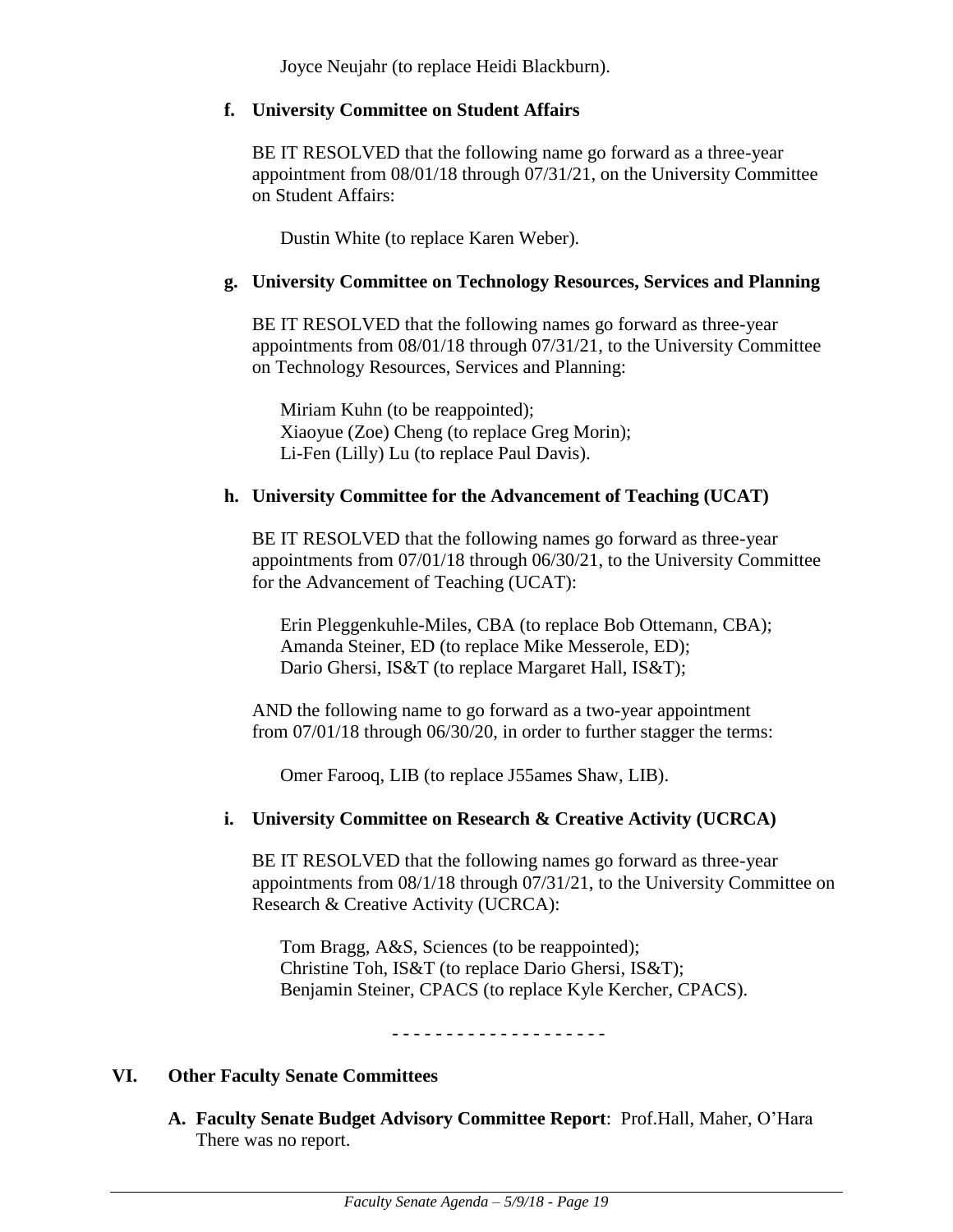**A. Ad hoc UNO-UNMC Faculty-to-Faculty Communication and Collaboration Committee:** Senator Barone reported **t**he Committee met April 30, 2018, 3-4:15 p.m**.**

Attending: Barone, Bartola, Beam, Gebhart, Natarajan, Rogan, Schaffer, Sollars, Woscyna.

Absent: Shriver, Glenn, Reilly, Maher, Tyma, Sewell.

- 1. Parking: The committee sees benefits in a regular shuttle service moving between the two campuses and would advise the Faculty Senates to investigate its feasibility.
- 2. The committee reviewed updated documents associated with the process for joint appointments for UNO and UNMC faculty on each campus. The response to both documents was positive and no recommendations for changes were made.
- 3. The committee reviewed a document detailing the new changes to registration from Penny Harmony. Specifically, we reviewed the changes to Intercampus registration, the single sign-on between UNO/UNMC portals and the Dual Degree Programs. The response to the changes was positive and no recommendations for changes were made.
- 4. The committee discussed the relocation of the Munroe-Meyer Institute to the Scott Campus and the plans for the First Data buildings.
- 5. The committee brainstormed on ways that the closer relationship between the two campuses can be beneficial to the economy of Nebraska. Specifically, we discussed workforce issues, training and research trajectories. In addition, we discussed how this idea could be integrated into the strategic planning process on each campus.
- 6. The committee ended with a brief discussion on its future. The committee members felt that the space for dialogue remains useful, but felt that a more specific charge from each of the Faculty Senates would be welcome.

# **VIII. New Business**

The meeting was recessed for the 2017-2018 Standing Committees to break out and elect Committee Chairs, except for the Rules Committee, for 2018-2019. They reported back the following, which became a resolution. It was approved.

# **A. RESOLUTION 4333, 5/9/18: 2018-2019 Standing Committee Chairs**

BE IT RESOLVED, that according to the Bylaws of the Faculty Senate of the University of Nebraska, Article VI, Section 1, the 2017-2018 retiring standing committees have met and selected the following 2018-2019 chairs from their continuing members:

Senator Burch Kealey, Committee on Academic and Curricular Affairs; Senator Mark Schoenbeck, Committee on Educational Resources and Services; TBA, Committee on Faculty Personnel and Welfare; Senator Bradley Bereitschaft, Committee on Goals and Directions; Senator Julie Blaskewicz Boron, Committee on Professional Development.

\*\*\*\*\*\*\*\*\*\*\*\*\*\*\*\*\*\*\*\*\*\*\*\*\*\*\*\*\*\*\*\*\*\*\*\*\*\*\*\*\*\*\*\*\*\*\*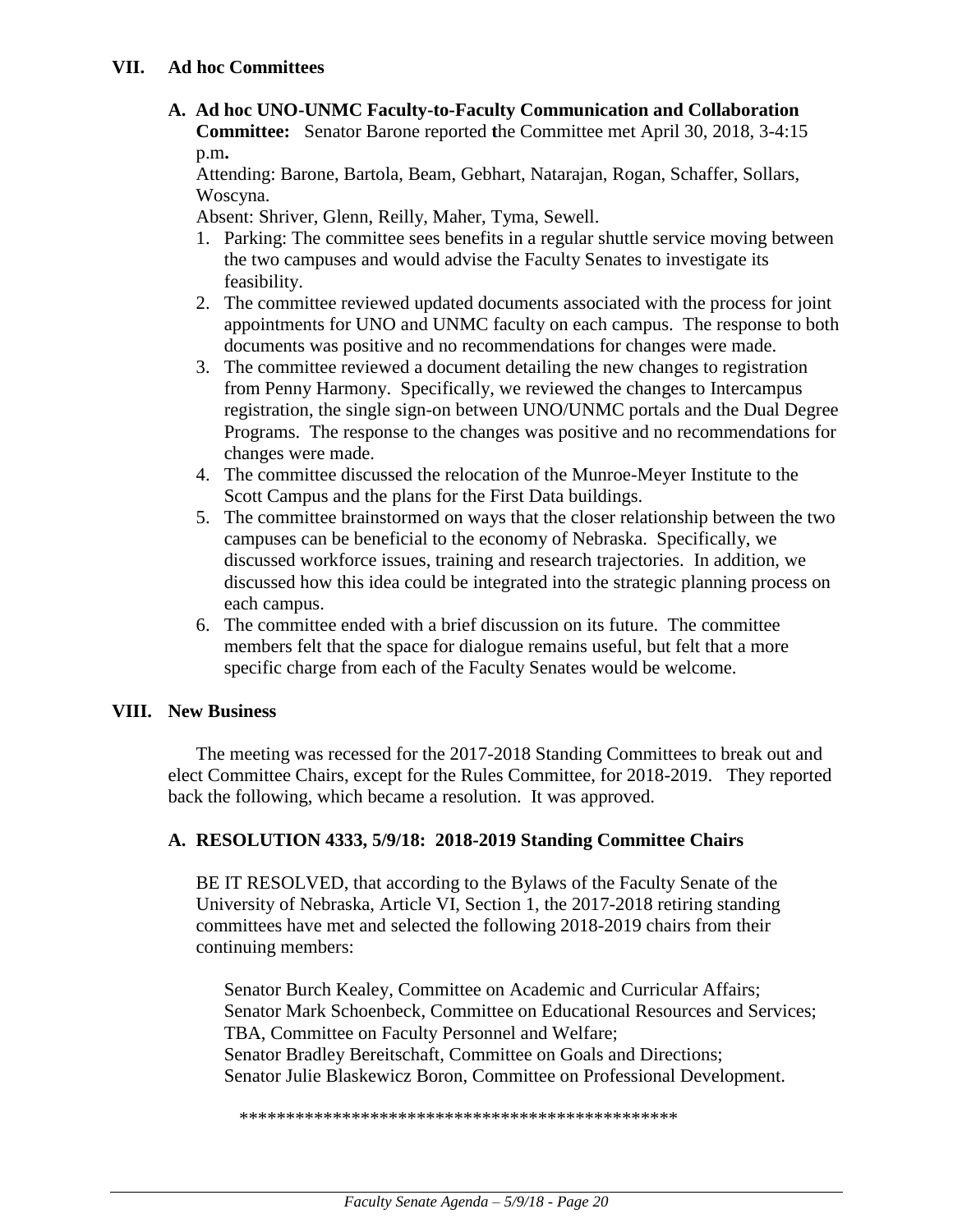**IX. The 2017-2018, Senate adjourned at 3:45 p.m.** Senators ending their terms were thanked and departed**.**

# **2018-2019 Faculty Senate**

- **Present:** Arbelaez, Barone, Bereitschaft, Boron, Cast-Brede, Cooper, DeSanti, Glasser, Grams, Hale, Huq, Johnson, Kealey, Kennedy, Landow, MacArthur, Maher, Podariu, Qureshi, Roland, Rowe, Sharif-Kashani, Schoenbeck, Stacy, Surface, Tisko, Winter, Woody, Zhong
- **Excused:** Adidam, Garcia, Kelly, Nash, Prisbell, Schaffer, Tiller
- **Absent:** Anderson, Lee, Maher, Peterson
- **XIII. Organizational Meeting of the 2018-2019 Faculty Senate** was called to order by Past-President Grams at 3:45 p.m.

The following housekeeping resolution was passed, but will be filled at a later date.

#### **A. RESOLUTION 4334,** 5/9/18**: Appointment of Chair of Committee for Rules**

BE IT RESOLVED that according to the Bylaws of the Faculty Senate of the University of Nebraska, Article VI, Section 5.6, the senate president appoints the following senator 2018-2019 Chair of the Committee for Rules:

TBA

- - - - - - - - - - - - - - - - - - - -

Senator Woody moved and Senator Cast-Brede seconded the following resolution, which passed.

#### **B. RESOLUTION 4335,** 5/9/18**: Appointment of Parliamentarian**

BE IT RESOLVED, that according to the Constitution of the Faculty Senate of the University of Nebraska, Article IV, the senate president appoints Jim Carroll the parliamentarian of the 2018-2019 Faculty Senate.

- - - - - - - - - - - - - - - - - - - -

Senator Barone moved and Senator Stacy seconded the following resolution, which passed.

#### **C. RESOLUTION 4336,** 5/9/18**: Appointment of Chair of the Cabinet**

BE IT RESOLVED, that according to the Constitution of the Faculty Senate of the University of Nebraska, Article IV, the senate president appoints the following senator 2018-2019 Chair of the Cabinet: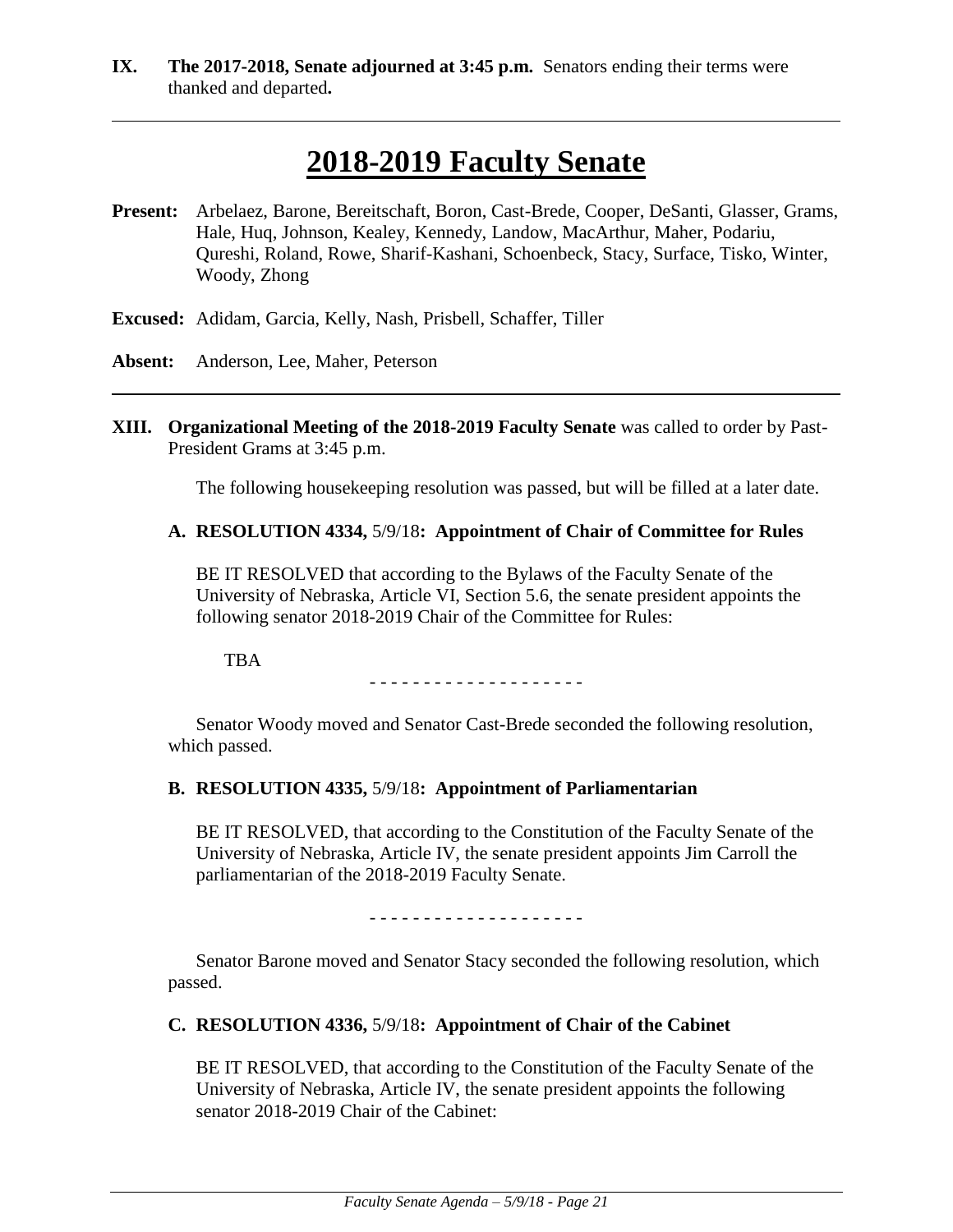Julie Blaskewicz Boron.

- - - - - - - - - - - - - - - - - - - -

#### **D. Nominations for and Election of Vice President of the 2018-2019 Senate**  (Nominations then election):

Both Senators Barone and Woody were nominated for Vice President. A secret ballot was taken. The vote was 16 for Senator Barone and 5 for Senator Woody. The following resolution was passed.

#### **RESOLUTION 4337,** 5/9/18**: Election of Faculty Senate Vice President**

BE IT RESOLVED, that according to the Constitution of the Faculty Senate of the University of Nebraska, Article IV, the faculty senate elects the following senator as 2018-2019 Vice President:

Timi Barone is elected.

**- - - - - - - - - - - - - - - - - - - -**

#### **E. Nominations for and Election of Secretary/Treasurer of 2018-2019 Faculty Senate**

Senator Stacy was nominated to be Secretary/Treasurer for 2018-2019. There were no other nominations, so the following resolution was passed by acclimation.

#### **RESOLUTION 4338, 5/9/18: Election of Faculty Senate Secretary/Treasurer**

BE IT RESOLVED, that according to the Constitution of the Faculty Senate of the University of Nebraska, Article IV, the faculty senate elects the following senator as 2018-2019 Secretary/Treasurer:

Richard Stacy, to replace Senator Landow.

- - - - - - - - - - - - - - - - - - - -

#### **F. 2018-2019 Standing Committees Vice Chairs**

The Standing Committees broke out to elect Vice Chairs for 2018-2019. The following resolution was passed. It will be completed at a later date.

#### **RESOLUTION 4339,** 5/9/18**: 2018-2019 Standing Committee Vice Chairs**

BE IT RESOLVED, the 2018-2019 standing committees have met and selected the following 2018-2019 vice chairs from their members:

TBD, Committee on Academic and Curricular Affairs Senator Jeanne Surface, Committee on Educational Resources and Services TBD, Committee on Faculty Personnel and Welfare Senator Maria Arbelaez, Committee on Goals and Directions Senator Cast-Brede, Committee on Professional Development Senator Jeremy Johnson, Committee on Rules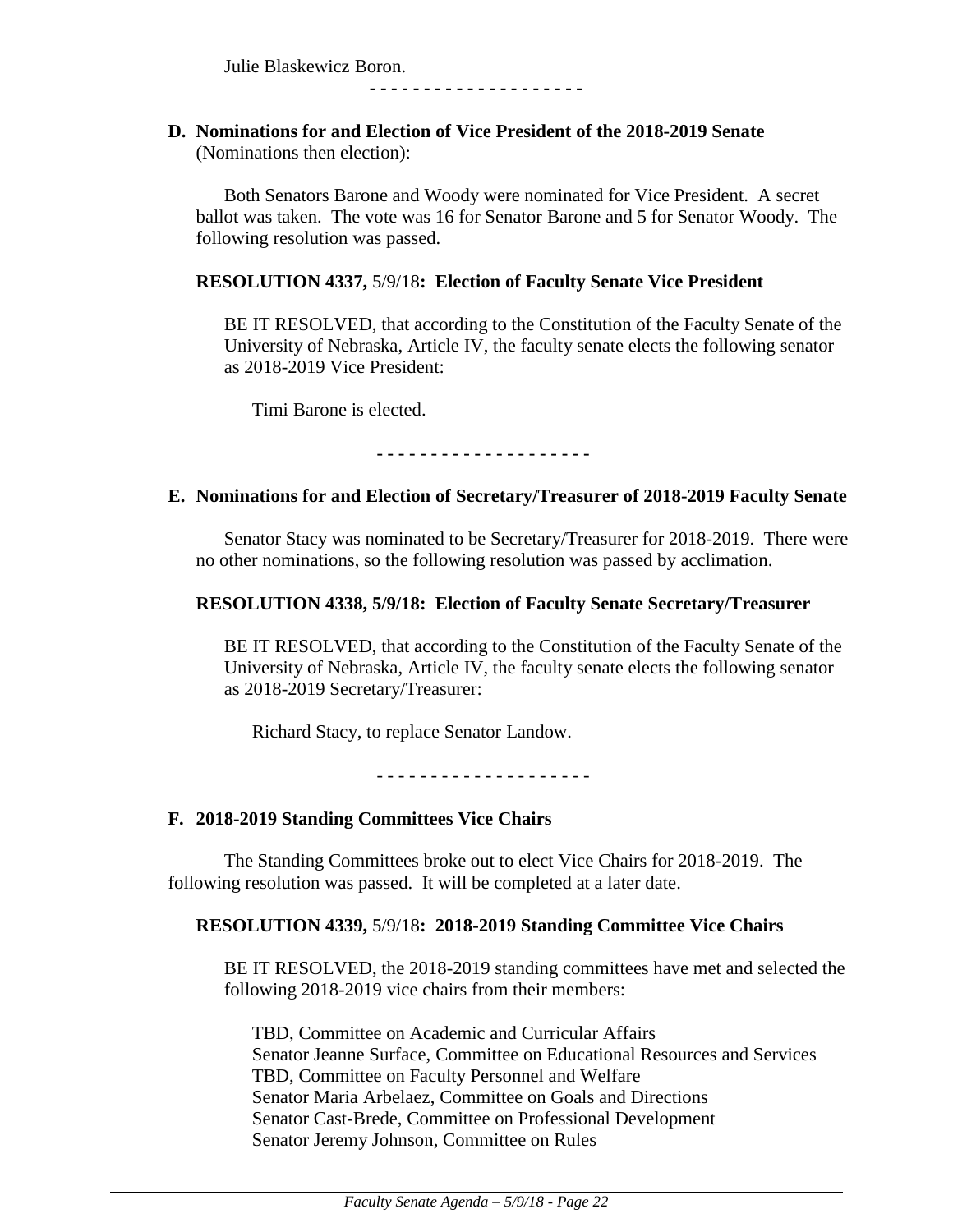- - - - - - - - - - - - - - - - - - - -

Rules Vice Chair Jeremy Johnson moved the following resolution. It passed.

# **G. RESOLUTION 4340,** 5/9/18**: Faculty Senate Presidential Appointments (a-e)**

BE IT RESOLVED that the Faculty Senate President appoints the following as designated:

# **a. AAUP Executive Committee (American Assoc. of University Professors)**

BE IT RESOLVED that the Faculty Senate President appoints the following **senator**, who is also an AAUP member, as the Senate representative for a oneyear appointment from 05/09/18 through 05/08/19, to the UNO Chapter of  $A AUP:$ 

Kelly MacArthur (to be reappointed).

# **b. Academic Freedom Coalition of Nebraska (AFCON)**

BE IT RESOLVED that the Faculty Senate President appoints the following senator to be the Senate representative to the Academic Freedom of Coalition of Nebraska (AFCON) for a one-year term, from 05/09/18 through 05/08/19:

TBD.

# **c. Alumni Association Board of Directors**

BE IT RESOLVED that the Faculty Senate President appoints the following UNO alumnus as the Senate representative for a one-year term, from 08/01/18 through 07/31/19, to the Alumni Association Board of Directors:

Scott Vlasek (to be reappointed).

# **d. Budget Advisory Committee (Faculty Senate Committee)**

BE IT RESOLVED that the Faculty Senate President appoints the following faculty member to the Faculty Senate Budget Advisory Committee for a threeyear term, from 08/01/18 through 07/31/21:

Carol Ebdon (to replace Craig Maher).

# **e. Graduate Council Liaison**

BE IT RESOLVED that the Faculty Senate President appoints the following member of the **Graduate Council** to be the liaison between the 2018-2019 Faculty Senate and the Graduate Council for a one-year term from 08/01/18 through 07/31/19: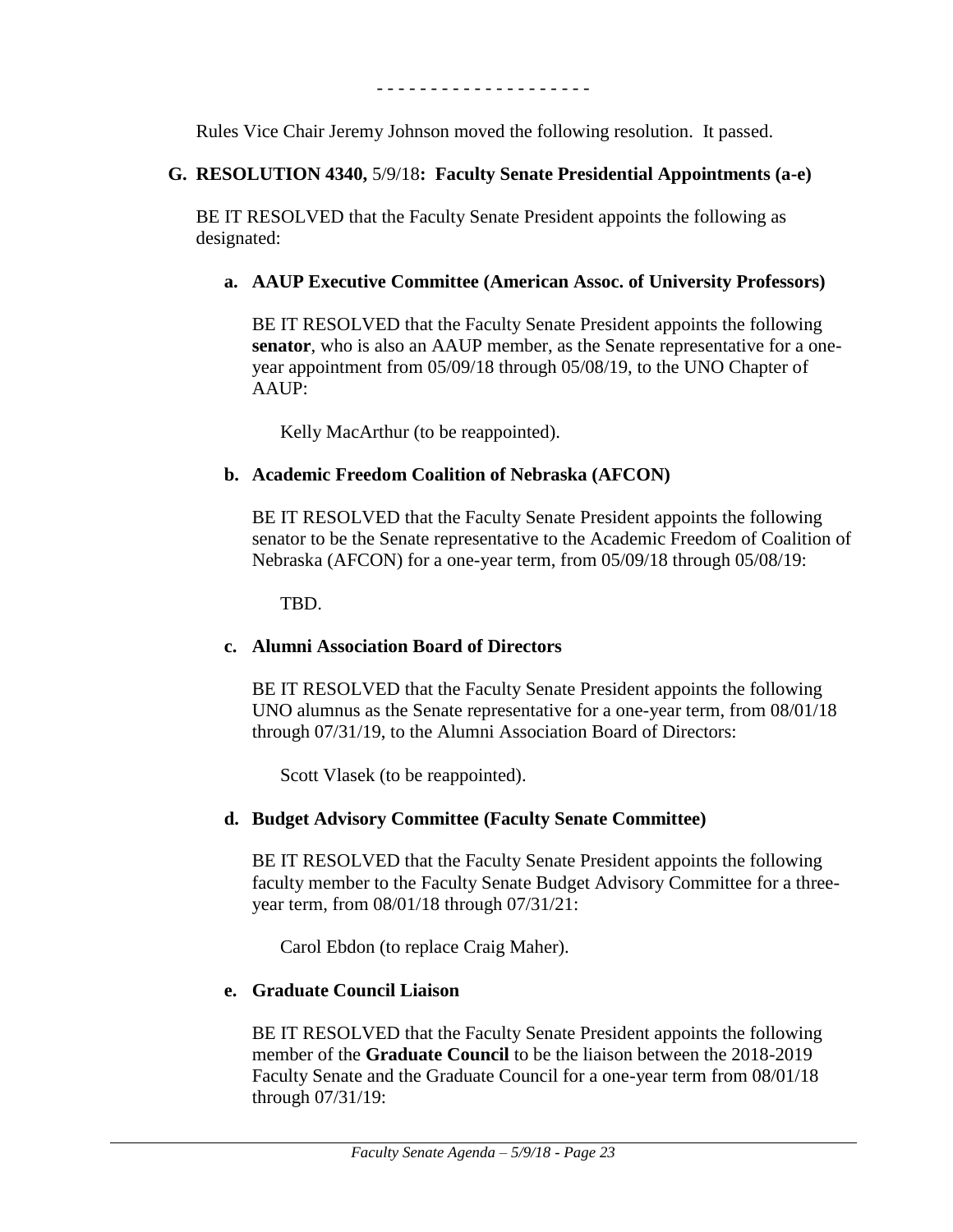Phani Tej Adidam (to replace Julie Blaskewicz Boron)*.* 

**~~~~~~~~~~~~~~~~~~~~~~~~~~~~~~~~~~~~~~~~~~~**

#### **H. 2018-2019 Calendar of Senate and Standing Committee meetings, usually**

- 1. Executive Committee & Cabinet Meet: First Wednesday Every Month:
	- a. Officers and Standing Committee chairs
	- b. Year round (June through May)
	- c. 2:00 p.m.
	- d. ASH 196
- 2. Full Senate Meetings: Second Wednesday Every Month
	- a. All senators
	- b. August through May (no meeting in June & July; see special instructions below for August)
	- c. 2:00 p.m.
	- d. CEC or Mammel Hall
- 3. Executive Committee & Administration: Third Wednesday of Every Month
	- a. Officers, Chair of Cabinet, and Chair of the Committee on Rules only
	- b. Year round (June through May)
	- c. 2:00 p.m.
	- d. EAB 200
	- e. Agenda made by Senate President, typed by Faculty Senator Coordinator
- 4. Standing Committee Meetings: Last Wednesday of Every Month
	- a. All Senators excluding President and Vice President (when there are 38 senators)
	- b. August through April (no meeting in May, June, & July)
	- c. 2:00 p.m.
	- d. Room arrangements (and agenda) are made by each Chair
- 5. Faculty Senate Retreat:
	- a. Wednesday, August 15, 2018
	- b. Day long meeting
	- c. Mahoney State Park
	- d. Attended by all Senators
- **X. The meeting Adjourned** at 3:21p.m. with announcements.

#### **XI. Announcements**

- **A. EC&A Mtg:** Wednesday, May 16, 2018, 2 p.m., EAB 200
- **B. EC&C Mtg:** Wednesday, June 6, 2018, 2 p.m., ASH 196
- **C. Faculty Senate Retreat:** Wednesday, August 15, 2018, 8 a.m. to 4 p.m., Mahoney State Park